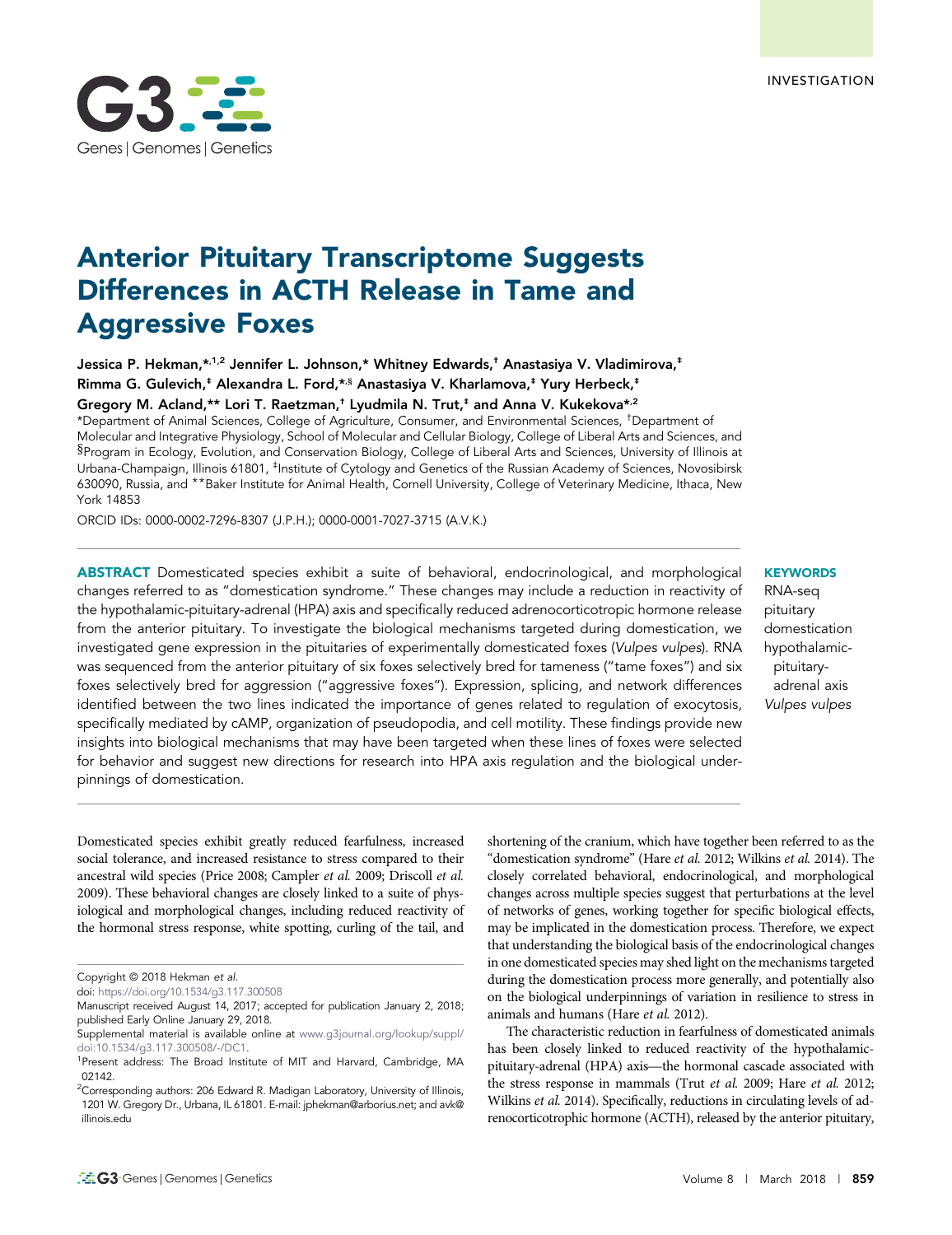have been demonstrated in several domesticated species (Gulevich et al. 2004; Trut et al. 2004; Kaiser et al. 2015). ACTH stimulates release of glucocorticoids by the adrenals, and reduction in glucocorticoids in domesticated species has also been shown (Albert et al. 2008; Trut et al. 2009; Kaiser et al. 2015). These differences in domesticated and wild HPA axis function have been explored in multiple animal models. Domesticated guinea pigs, in response to psychosocial stressors, have adrenal glucocorticoid responses both decreased in magnitude and returning to baseline after a shorter time (Kaiser et al. 2015). Similar findings have been demonstrated with experimentally domesticated Norway rats, which, after many generations of selection for tameness, display markedly reduced aggressiveness to humans as compared to wild rats as well as reduced glucocorticoid levels (Naumenko et al. 1989; Albert et al. 2008; Prasolova et al. 2014) and ACTH levels (Shikhevich et al. 2002). However, the mechanisms driving the difference in HPA activity between these tame animals and their wild cousins are unknown.

In perhaps the best-known domestication experiment, farmed foxes (Vulpes vulpes) have been selectively bred for  $>50$  generations to recapitulate the dog domestication process. One population of foxes was selected for lack of fear of, and for sociability toward, humans, while a second population of foxes was selected for aggression toward humans. A comparison of these tame and aggressive fox populations demonstrates similar changes in the HPA axis as those shown between domesticated guinea pigs and their wild ancestors, as well as between tame and aggressive rats (Trut et al. 2004, 2009). Compared to the aggressive line, the tame foxes display reduced basal ACTH levels (Gulevich et al. 2004; Trut et al. 2004), decreased ACTH response to stress, and shortened time to return to baseline ACTH levels (Oskina and Plyusnina 2000), as well as markedly reduced glucocorticoid elevation and shortened time to return to baseline glucocorticoid levels after a stressor (Trut et al. 2004).

Although the hypothalamus is classically considered the "top" of the HPA axis, the pituitary, situated to amplify signals from the hypothalamus before release to the systemic circulation, is sometimes known as the "master gland" (Melmed 2010) and may contribute significantly to regulation of the HPA axis. Inhibition of the HPA hormonal cascade at the level of the pituitary may occur in at least three ways, any or all of which could have been selected for during the domestication process: reduced synthesis of ACTH, reduced secretion of ACTH, and reduction of the number of cells that synthesize ACTH (Rizzoti 2010). An examination of the details of each of these processes will provide predictions for how they might vary in wild compared to domesticated pituitaries (i.e., the pituitaries of wild vs. domesticated animals). ACTH synthesis and secretion are triggered by the binding of corticotrophin releasing hormone (CRH) to CRH receptors in the anterior pituitary (Grammatopoulos 2012). ACTH synthesis begins with the production of the proopiomelanocortin (POMC) precursor molecule, which is regulated by a suite of transcription factors (Drouin 2016) and is cleaved into ACTH by proprotein convertases (Benjannet et al. 1991), which may also be thought to regulate ACTH production. Therefore, the domesticated pituitary might contain different concentrations of CRH receptors, POMC, POMC-stimulating transcription factors, or POMC convertases compared to the aggressive pituitary.

Multiple mechanisms regulate ACTH secretion through exocytosis, but the main signal for release of hormone-filled secretory vesicles is a rise in calcium from both intra- and extracellular sources, and this rise in calcium is primarily regulated by cAMP (Burgoyne and Morgan 2003). Some pituitary hormone-releasing cells may also facilitate the release of hormones into the systemic circulation by extending pseudopodia and becoming motile to contact blood vessels (Navratil et al. 2007). Addi-

tionally, pituitary endocrine cells are known to form networks, potentially via gap junctions, to coordinate hormone release (Hodson et al. 2012a,b). Therefore, the domesticated pituitary may demonstrate different levels of motility, cellular adhesion and communication, or cAMP activity as compared to the wild pituitary.

Finally, tame and aggressive pituitaries may display different population sizes of ACTH-secreting cells (corticotrophs), with a larger population associated with greater ACTH production and/or release. Stem cells in the pituitary differentiate into specialized hormone-producing cells, including corticotrophs, throughout life at a low rate (Florio 2011). Therefore, key transcription factors involved in corticotroph cell fate determination may differ in the wild and domesticated pituitary.

To identify mechanisms involved in the regulation of reduced reactivity of the HPA in domesticated animals, we analyzed gene expression in anterior pituitary of tame and aggressive farmed foxes. Previously, tame fox pituitaries have been shown to have comparable amounts of POMC mRNA and ACTH protein to aggressive fox pituitaries (Gulevich et al. 2004), despite decreased circulating concentrations of ACTH. Therefore, we specifically investigated whether the changes in ACTH release in tame foxes are associated with ACTH secretion (exocytosis) and/or corticotroph differentiation, rather than ACTH synthesis from POMC mRNA. Characterization of genes and gene networks with different anterior pituitary activity in tame and aggressive foxes will provide candidate mechanisms for differences in HPA axis regulation between domesticated and wild animals and may inform future studies into the biological underpinnings of domesticated animal behavior, such as reduced fearfulness, increased social tolerance, and increased resistance to stress.

## MATERIALS AND METHODS

## Animals and sample preparation

Animals were maintained at the experimental farm of the Institute of Cytology and Genetics (ICG) in Novosibirsk, Russia. All animal procedures at the ICG complied with standards for humane care and use of laboratory animals by foreign institutions. The study was approved by the Institutional Animal Care and Use Committees (IACUC) of the University of Illinois at Urbana-Champaign. Anterior pituitary tissue was dissected from six tame and six aggressive sexually naive 1.5-yr-old males. The foxes were selected based on their relatedness and behavioral scores. Most of the selected foxes did not share parents and grandparents, with the exception of two aggressive foxes that had one common relative (a parent of one fox and a grandparent of another fox), and two pairs of tame foxes, each of which shared one grandparent. All of the selected foxes from the tame population belonged to the "elite" group of domesticated foxes, i.e., had the highest behavioral scores, while all selected foxes from aggressive population had the lowest (most aggressive) behavioral scores (Trut et al. 2004; Kukekova et al. 2014). Foxes were killed using sodium thiopental; immediately afterward, the brain case was opened with a saw and the brain was removed, leaving the pituitaries in situ. The anterior and posterior pituitaries were immediately dissected out and placed into RNAlater (Life Technologies, Grand Island, NY). The samples were stored at  $-70^\circ$ . Total mRNA was extracted using RNeasy Mini Kit (Qiagen, Valencia, CA), according to the manufacturer's protocol.

## Sequencing and quality analysis

One microgram of high quality RNA from each sample was used for sequencing. Stranded RNA-seq libraries were prepared using TruSeq SBS Sequencing kit version 3 (Illumina, San Diego, CA). Libraries were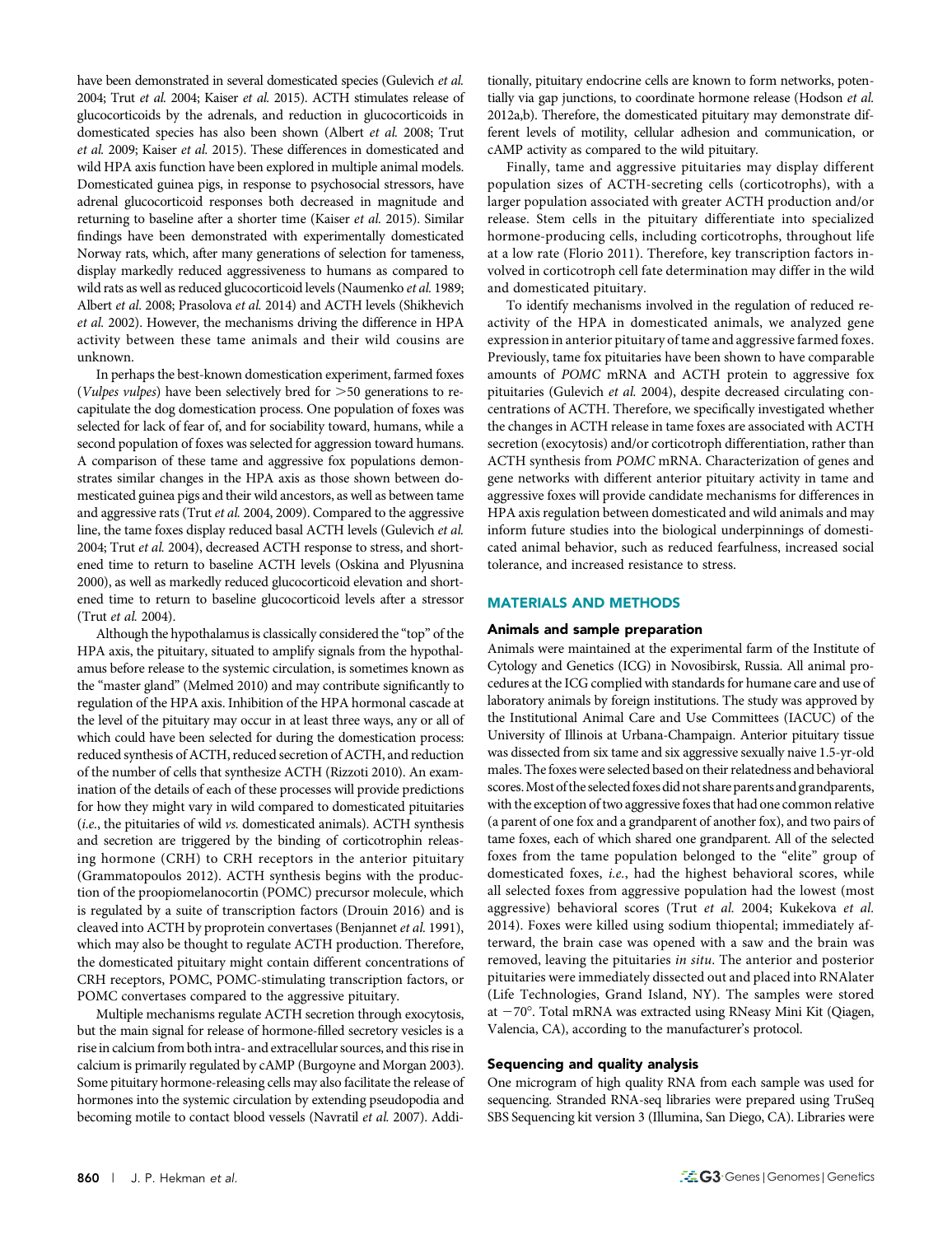barcoded and pooled and sequenced on two lanes on a HiSeq2500. Reads were single-end, stranded, and 100 nt in length. Sequencing results were processed by CASAVA 1.8 (Illumina, San Diego, CA).

Data quality, including base quality per position across reads, GC content, and distribution of sequence length, was initially assessed with FastQC (Andrews 2010). Reads were processed with flexbar (Dodt et al. 2012) in two passes: the first to trim adapters, remove low quality reads, and remove reads  $\leq$ 35 bp in length, and the second to remove polyA tails. Subsequently, reads that mapped to fox mitochondrial DNA sequences from NCBI (accession numbers JN711443.1, GQ374180.1, NC\_008434.1, and AM181037.1) using Bowtie2 (Langmead and Salzberg 2012) were discarded. Similarly, any remaining reads that mapped to ribosomal DNA sequences were discarded.

## Evaluation and validation of differential expression

Reads were aligned to Canis familiaris 3.1 (CanFam3.1) with Ensembl 1.79 annotation using TopHat 2.0.13 (Kim et al. 2013). The Ensembl annotation used is available at [ftp://ftp.ensembl.org/pub/release-79/gtf/](ftp://ftp.ensembl.org/pub/release-79/gtf/canis_familiaris/Canis_familiaris.CanFam3.1.79.gtf.gz) [canis\\_familiaris/Canis\\_familiaris.CanFam3.1.79.gtf.gz](ftp://ftp.ensembl.org/pub/release-79/gtf/canis_familiaris/Canis_familiaris.CanFam3.1.79.gtf.gz). The fox and the dog ancestor, the gray wolf, diverged  $\sim$ 7–10 million yr ago (Wayne 1993). Therefore, to account for expected variation between our fox sequences and the CanFam3.1 reference genome, we added the following TopHat2 parameters to the command line, to allow a more robust cross-species alignment with the dog genome:  $-N$  3 – read-edit-dist = 3. These parameters increased the number of nucleotide mismatches and maximum edit distance allowed per read. Gene expression levels were assessed using HTSeq-count 0.6.1p1 (Anders et al. 2015). Differentially expressed genes between samples from tame vs. aggressive foxes were evaluated using DESeq2 1.10.1 (Love et al. 2014), and results were corrected for multiple testing using the Benjamini-Hotchberg algorithm. Normalized gene counts (FPKMs) were assessed with CuffNorm 2.2.1 (Trapnell et al. 2013) using quartile normalization.

RNA from all 12 samples used for sequencing was also used for quantitative real-time PCR (RT-qPCR). Gene assays used were AKAP7, ANKRD6, BRCA2, CDH4, ITGA1, LAMA2, NELL2, PDE7B, and SPOCK1. Primers for qPCR (Table S1 in Supplemental Material, [File](http://www.g3journal.org/lookup/suppl/doi:10.1534/g3.117.300508/-/DC1/FileS1.pdf;) [S1](http://www.g3journal.org/lookup/suppl/doi:10.1534/g3.117.300508/-/DC1/FileS1.pdf;)), placed in adjacent exons and spanning exon-intron boundaries where possible, were designed with Primer3 (Koressaar and Remm 2007; Untergasser et al. 2012). cDNA was synthesized from  $1 \mu$ g of RNA with random hexamers using the ThermoScript RT-PCR Kit (Invitrogen, Carlsbad, CA). RT-qPCR was performed on 96-well plates using an Applied Biosystems StepOnePlus Real Time PCR System (Applied Biosystems, Foster City, CA). Wells were loaded with 10  $\mu$ l solution containing 5  $\mu$ l SYBR Green reagent (Applied Biosystems), 0.1  $\mu$ g cDNA, and either 2 mol forward and 2 mol reverse primers for the control gene or 0.6 mol forward and 0.6 mol reverse primers for the test genes. All samples were analyzed in triplicate. Initial denaturation was performed at 95° for 20 min, followed by 40 cycles of 95° for 3 sec and  $60^{\circ}$  for 3 sec, followed by a melting curve analysis at  $60-95^{\circ}$ . Gene expression was normalized to the expression of SDHA—a gene that did not show differential expression between tame and aggressive foxes and that had comparable expression between all foxes in the RNA sequencing results. Mean  $\Delta\Delta$ -Ct values for tame foxes were compared to mean  $\Delta\Delta$ -Ct values for aggressive foxes for each gene using the Mann-Whitney test.

#### Functional analysis

Functional analysis was performed for each tissue with ClueGO version 2.2.5 (Bindea et al. 2009); Gene Ontology (GO) files were downloaded on May 25, 2015. The ClueGO evaluation was performed against a background list of genes with a mean expression level in pooled tame and aggressive pituitary samples reported to be  $>0$  by DESeq2. Resulting

p-values were adjusted using the Benjamini-Hochberg correction. Enriched GO terms were reviewed for association with stimulus of hormone release, POMC regulation and processing, and corticotroph differentiation.

## Weighted gene coexpression network analysis

Modules of genes with highly correlated expression patterns were sought using weighted gene coexpression network analysis. We expect these modules to correspond to networks of genes that interact in shared biological processes (Langfelder and Horvath 2008). The full set of genes expressed in the pituitary reads was filtered to remove genes with  $\leq$ 10 FPKMs in each of three or more samples. We then constructed unsigned weighted gene coexpression modules using the WGCNA package in R (Langfelder and Horvath 2008). The blockwiseModules function was run with the Pearson correlation coefficient and a soft thresholding power of 12. The resulting gene groups, or modules, were named by assigning them arbitrary colors. The first principle component of each module was designated its eigengene. Eigengenes for each module were divided into samples from tame and aggressive foxes; these two groups were compared with a two-tailed Student's t-test and their p-values were adjusted using the Benjamini-Hochberg correction. Modules selected for investigation were analyzed for gene enrichment using ClueGO as described above. Additionally, highly connected "hub" genes in these modules were identified using Cytoscape (Shannon et al. 2003) to select the genes with the largest number of connections to other genes in the same network, with the expectation that these "hub" genes would represent regulatory genes with control over many genes in that module.

#### Alternative splicing analysis

Differences in alternative splicing frequencies between tame and aggressive pituitary reads were explored with rMATS (Shen et al. 2014). Because rMATS requires reads of equal lengths, postfiltered reads were further filtered using SAMtools 1.1 (Li et al. 2009) to remove all reads ,100 nucleotides in length. BAM files (previously aligned to CanFam3.1 for differential gene expression calling) and Ensembl annotation, version 1.79, were used with rMATS to investigate reads crossing splicing junctions. Differences in frequencies of reads including, or skipping, specific exons were used to identify exons that were skipped significantly more frequently in tame or aggressive pituitary reads. P-values were adjusted using Benjamini-Hotchberg. The list of differentially skipped exons was filtered to remove exons covered by  $<$  10 reads in either tame or aggressive samples. Differences in skipping were reported as mean percentage skipped exons, in other words, (mean number of reads skipping the exon)/(mean number of reads skipping the exon + mean number of reads including the exon). Exons identified as significantly more frequently skipped in tame or aggressive samples were further investigated by searching for their amino acid sequence using their nucleotide sequence in blastx (<https://blast.ncbi.nlm.nih.gov/Blast.cgi>) to identify isoforms that included, or did not include, the exon in question. Conserved domains that the exon in question fell within were identified using NCBI's Conserved Domains Database [\(https://www.ncbi.nlm.nih.gov/cdd/\)](https://www.ncbi.nlm.nih.gov/cdd/).

## Data availability

The primary sequencing data have been deposited in the GenBank Sequence Read Archive (SRA) under accession number SRP107226.

## RESULTS

## Gene expression in the anterior pituitary of tame and aggressive foxes

Sequencing of fox pituitaries produced 206 million reads total for six tame samples (194 million reads after filtering) and 200 million reads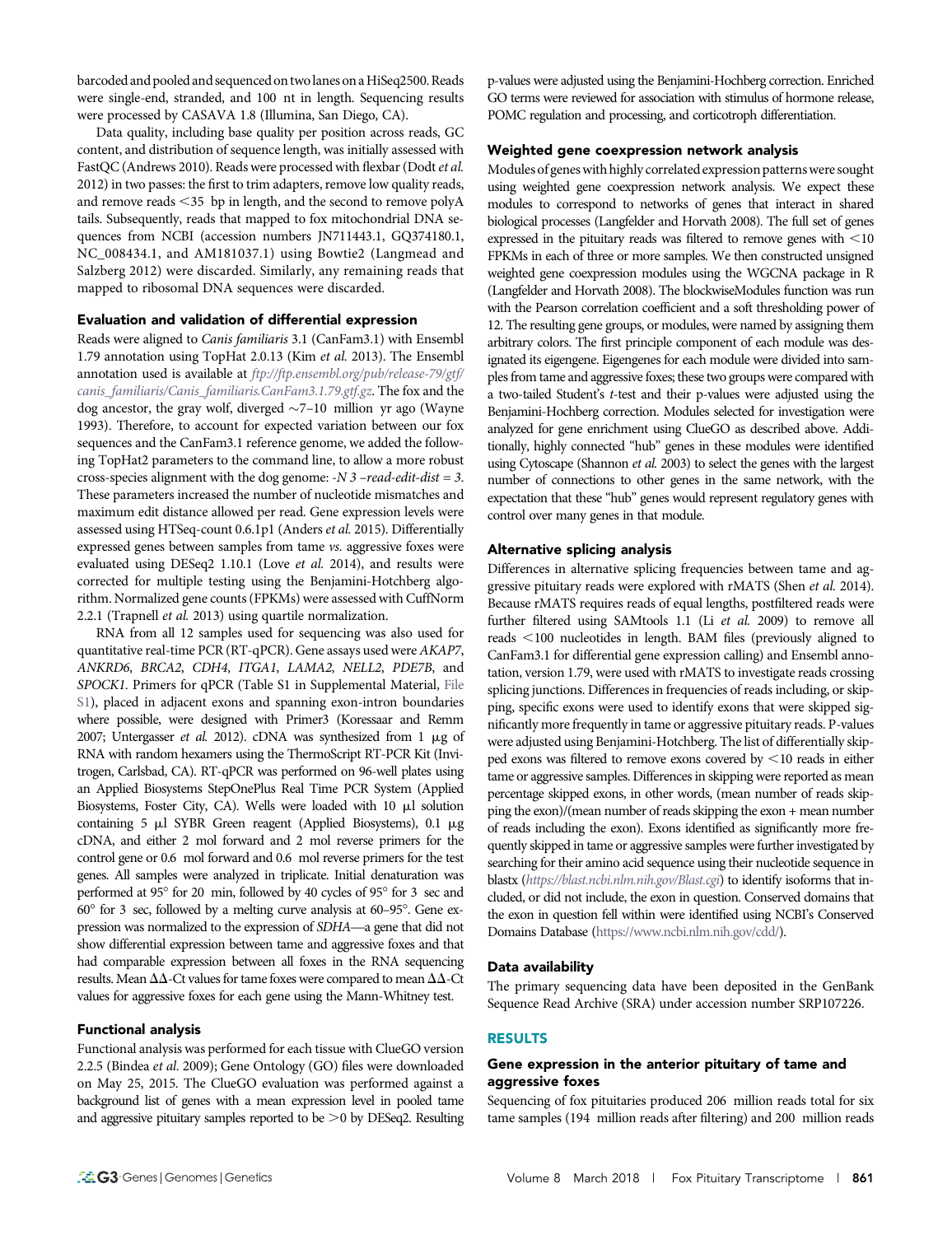total for six aggressive samples (191 million reads after filtering) (Table S2 in [File S1](http://www.g3journal.org/lookup/suppl/doi:10.1534/g3.117.300508/-/DC1/FileS1.pdf;)). The filtered fox reads were mapped to the *Canis familiaris* 3.1 reference with a mean alignment rate of 78.98% (Table S3 in [File](http://www.g3journal.org/lookup/suppl/doi:10.1534/g3.117.300508/-/DC1/FileS1.pdf;) [S1](http://www.g3journal.org/lookup/suppl/doi:10.1534/g3.117.300508/-/DC1/FileS1.pdf;)). The rate of multiple alignments was low, with a mean of 2.64%. Analysis of filtered pituitary reads identified 18,940 distinct genes expressed in this tissue [\(Table S4](http://www.g3journal.org/lookup/suppl/doi:10.1534/g3.117.300508/-/DC1/TableS4.xlsx;)). Analysis of gene expression level identified 11 genes with notably higher expression (Figure 1). A GO analysis was performed on the 0.1% most highly expressed genes (180 genes). Of the most significantly enriched terms [false discovery rate (FDR)  $<$  10.0e-9; nine terms], eight were related to RNA processing or splicing ([Table S5\)](http://www.g3journal.org/lookup/suppl/doi:10.1534/g3.117.300508/-/DC1/TableS5.xlsx;). One of these genes, EEF1A1, was significantly more highly expressed in the tame than the aggressive fox pituitary. The most highly expressed gene, by an order of magnitude, was POMC, which codes for the precursor protein for ACTH and other peptides released by the pituitary.

DESeq2 analysis of filtered pituitary reads identified 346 differentially expressed genes (DE genes) (FDR  $<$  0.05); of these, 191 (55%) were upregulated in aggressive pituitary, and 155 (45%) were upregulated in tame pituitary. As predicted by Gulevich et al. (2004), POMC was not differentially expressed (expression was slightly greater in the tame samples, with  $log_2$  fold change = 0.003, FDR = 0.996). Log<sub>2</sub> fold changes among DE genes ranged from  $-0.81$  to 0.84 (mean  $-0.043$ , SD 0.37) ([Table S6\)](http://www.g3journal.org/lookup/suppl/doi:10.1534/g3.117.300508/-/DC1/TableS6.xlsx;). Clustering analysis of DE genes clearly differentiated tame and aggressive samples (Figure S1 in [File S1](http://www.g3journal.org/lookup/suppl/doi:10.1534/g3.117.300508/-/DC1/FileS1.pdf;)). Additional visualization using a volcano plot showed that the distribution of log<sub>2</sub> fold changes and significance was as expected, and principal components (PC) analysis grouped tame samples separately from aggressive samples (Figure 2 and Figure S2 in [File S1\)](http://www.g3journal.org/lookup/suppl/doi:10.1534/g3.117.300508/-/DC1/FileS1.pdf;).

Nine DE genes (AKAP7,ANKRD6, BRCA2,CDH4,ITGA1, LAMA2, NELL2, PDE7B, and SPOCK1), with a range of FDR values and  $log<sub>2</sub>$  fold changes, were selected for validation with quantitative PCR (qPCR). Analysis with RNA-seq data indicated that four of these genes were upregulated in aggressive foxes and five in tame foxes. Comparison of RNA-seq and qPCR results found one gene, ITGA1, which was shown to be upregulated in tame foxes according to the RNA-seq results but downregulated in tame foxes according to the qPCR results, though this result was not statistically significant. However, this gene had a very small log<sub>2</sub> fold change in the DESeq2 output (0.21). The remaining eight of the tested genes showed expression differences in the same direction in both RNA-seq and qPCR results (see Figures S3 and S4 and Table S7 in [File S1](http://www.g3journal.org/lookup/suppl/doi:10.1534/g3.117.300508/-/DC1/FileS1.pdf;)). The smallest P value ( $P = 0.06$ ) in comparison of qPCR values for tame and aggressive samples was obtained for  $SPOCK1$ —the gene with the largest  $log<sub>2</sub>$  fold change and the second smallest FDR (according to RNA-seq results) tested.

## Functional analysis

ClueGO analysis: ClueGO analysis was performed on the 328 DEG that had an associated gene symbol; a background list was used of 18,940 genes for which DESeq2 demonstrated expression in anterior pituitary. The DEG were associated with 394 GO terms, of which 74 GO terms were significantly enriched (FDR  $<$  0.05) [\(Table S8](http://www.g3journal.org/lookup/suppl/doi:10.1534/g3.117.300508/-/DC1/TableS8.xlsx;)).

The most significantly enriched terms in the GO analysis at  $FDR < 0.01$  (Table 1) cluster into five groups with 11 terms total. Three of these groups are represented by a single GO term each (pseudopodium organization, regulation of dendritic cell differentiation, and granulocyte chemotaxis). The most significantly enriched GO term relates to pseudopodia—a generic term for different types of membrane projections known to function in cellular motility, as well as in release of lutenizing hormone from anterior pituitary gonadotrophs (Navratil et al. 2007). This GO term includes the gene CDC42EP2, which induces



Figure 1 Most highly (0.01%) expressed genes in fox pituitary by normalized gene count, assessed by DESeq2. The most highly expressed gene, POMC, is excluded because its order of magnitude larger expression level than the next largest gene results in a scale that does not allow detailed values to be displayed for genes with smaller expression levels.

pseudopodia formation (Hirsch et al. 2001); SRGAP2 and SRGAP3, which regulate cell migration through modification of cell protrusion morphology (Guerrier et al. 2009; Endris et al. 2011); and WASH1, which promotes pseudopod extension (Zech et al. 2011).

The second of the three single-term GO groups at  $FDR < 0.01$  is regulation of dendritic cell differentiation, which includes genes for two galectins related to cellular motility [LGALS3 and LGALS9 (Sano et al. 2000; Bi et al. 2011)] and a gene related to the cross-presentation of antigen [*TMEM176B* (Segovia *et al.* 2014)]. The last term of the singleterm GO groups, granulocyte chemotaxis, contains two genes for receptors for interleukin 17A (IL-17), a pro-inflammatory cytokine, IL17RA and IL17RC (Gaffen 2009). This term also contains a galectin, LGALS3; an integrin, ITGA1; VAV3, a gene associated with cell migration and integrin signaling (Sachdev et al. 2002; Sindrilaru et al. 2009) and implicated in the formation of lamellipodia and membrane ruffles (Movilla and Bustelo 1999); PDE4B, a phosphodiesterase, related to cAMP regulation (Houslay and Adams 2003); and THBS4, related to cellular adhesion, migration, and attachment (Adams 2001; Mosher and Adams 2012).

Four terms among the most significant GO terms are related to the JAK-STAT pathway (JAK-STAT cascade, STAT cascade, regulation of JAK-STAT cascade, and regulation of STAT cascade). The JAK-STAT pathway is associated with the interleukin immune response (Subramaniam et al. 1999; Sansone and Bromberg 2012), cell migration (Pocha and Montell 2014), and the cAMP pathway (Chesnokova and Melmed 2002). Four other related GO terms from Table 1 (SRP-dependent cotranslational protein targeting to membrane, cotranslational protein targeting to membrane, protein targeting, and selenocysteine metabolic process) are related to protein targeting and signal recognition proteins (SRP). Protein targeting is a process by which proteins are translocated to an organelle identified by SRPs during translation.

GO analysis was also performed separately on genes significantly upregulated in the tame samples, and genes significantly upregulated in the aggressive samples. Three GO terms were significantly enriched for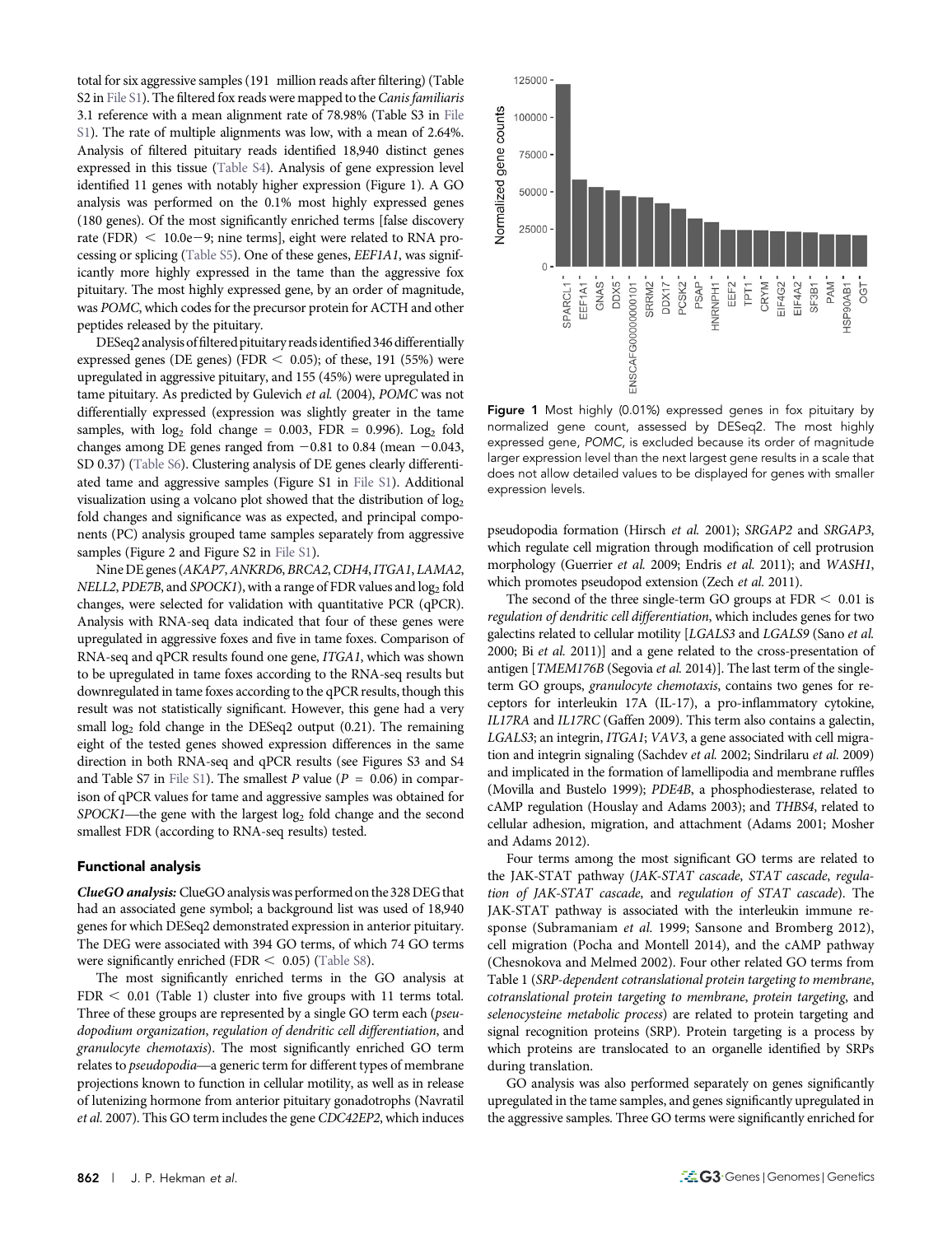

Figure 2 Volcano plot of gene expression in fox pituitary. Red dots represent genes significantly differentially expressed in tame vs. aggressive fox lines at  $FDR < 0.05$ . Green dots represent genes that are both significantly differentially expressed and have a log2 fold change  $>0.5$ . Outlier genes are labeled with their gene symbols.

genes upregulated in the aggressive samples ([Table S9](http://www.g3journal.org/lookup/suppl/doi:10.1534/g3.117.300508/-/DC1/TableS9.xlsx;)); these terms had an overlapping set of DEG associated with them, including many of the genes in group 1 in Table 1. These three terms all related to pseudopodia. Twenty-seven GO terms were significantly enriched among the genes upregulated in tame samples [\(Table S10](http://www.g3journal.org/lookup/suppl/doi:10.1534/g3.117.300508/-/DC1/TableS10.xlsx;)). Many of these terms had overlapping DEG, and could be sorted into four groups, containing genes associated with: white blood cell migration (containing genes overlapping with groups 3 and 5 in Table 1); protein targeting to the endoplasmic reticulum (containing genes overlapping with group 4 in Table 1); transcription and translation (also containing genes overlapping with group 4 in Table 1); and the humoral immune and complement response. This final group of terms contained genes not identified in any of the groups in Table 1, except for LGALS9, from group 3. The other genes in this group were BCL3, C1R, C1S, C7, CFI, PAXIP3, and SLC11A1.

Exploration of additional terms that were significantly enriched in DEG [\(Table S8](http://www.g3journal.org/lookup/suppl/doi:10.1534/g3.117.300508/-/DC1/TableS8.xlsx;)) identified terms associated with cell migration (including pseudopodia and cytoskeletal organization), cell adhesion, exocytosis (including formation of exocytotic vesicles), cAMP regulation, and calcium regulation. Specific terms include: neutrophil migration, negative regulation of neuron migration, granulocyte migration, pseudopodium assembly, cell motility involved in cerebral cortex radial glia guided migration, neutrophil chemotaxis, myeloid leukocyte migration, regulation of neuron migration, leukocyte chemotaxis, and glial cell migration. Several terms are also included associated with cellular adhesion and cellular interactions with the extracellular matrix, critical components of cellular migration: extracellular structure organization, regulation of integrin activation, extracellular matrix organization, integrin activation, and positive regulation of cell adhesion mediated by integrin. Finally, several terms relate to biosynthesis of cAMP—an important signaling molecule in ACTH release by exocytosis (Reisine et al. 1985): cAMP metabolic process, cAMP biosynthetic process, positive regulation of cAMP biosynthetic process, positive regulation of cAMP metabolic process, and regulation of cAMP biosynthetic process.

As part of an investigation of the hypothesis that changes in the tame fox pituitarywould primarily relate to hormone release, terms associated

with CRH-dependent regulation of POMC transcription, processing of the POMC protein, and differentiation of corticotrophic cells were sought in the list of GO terms enriched for DEG. No terms related to these topics were found to be enriched at  $FDR < 0.05$ .

Analysis of genes involved in exocytosis, POMC regulation, and cell differentiation: DEG related to exocytosis, regulation of POMC expression, and cell differentiation were sought, to investigate which of these processes were more extensively represented in the differences in gene expression between tame and aggressive fox pituitaries (Table 2). The gene with the largest  $log<sub>2</sub>$  fold change was GRK7 (upregulated in aggressive pituitary), a member of the G-protein coupled receptor kinase family. Genes from this family are known to serve as important regulators of phosphorylation of the CRH receptor, activation of which triggers ACTH synthesis and release (Grammatopoulos 2012). AVP, which codes for arginine vasopressin—a neuropeptide with paracrine activity in the anterior pituitary known to potentiate ACTH release (Liu et al. 1994) but not synthesis (Levin et al. 1989)—was upregulated in the tame pituitary. DEG associated with membrane proteins of exocytotic vesicles included VAMP1 (Calakos et al. 1994), and two synaptotagmins [SYT10 and SYT13 (Brose et al. 1992)]. Therefore, tame and aggressive pituitaries demonstrated potential differences in regulation of ACTH release via CRH receptor regulation, vasopressin signaling, and exocytotic vesicle formation, as well as potential differences in ACTH synthesis via CRH receptor regulation.

Regulation of cAMP was specifically investigated, as cAMP serves as a major cellular signal for exocytosis. DEG associated with cAMP regulation included two members of the adenylyl cyclase family of genes that synthesize cAMP (ADCY7 and ADCY8); two members of the phosphodiesterase family of genes that break down cAMP (PDE4B and PDE7B); G-protein receptors that activate adenylyl cyclase [CALCRL/ CRLR (Smith et al. 2002) and P2RY11 (Qi et al. 2001)]; a G-protein receptor which inhibits adenylyl cyclase [NPR3 (Anand-Srivastava 2005)]; a guanine nucleotide exchange factor that functions in cAMP-dependent exocytosis [RAPGEF4/EPAC2 (Sugawara et al. 2016)]; and a scaffolding protein involved in cAMP compartmentalization [AKAP7/AKAP15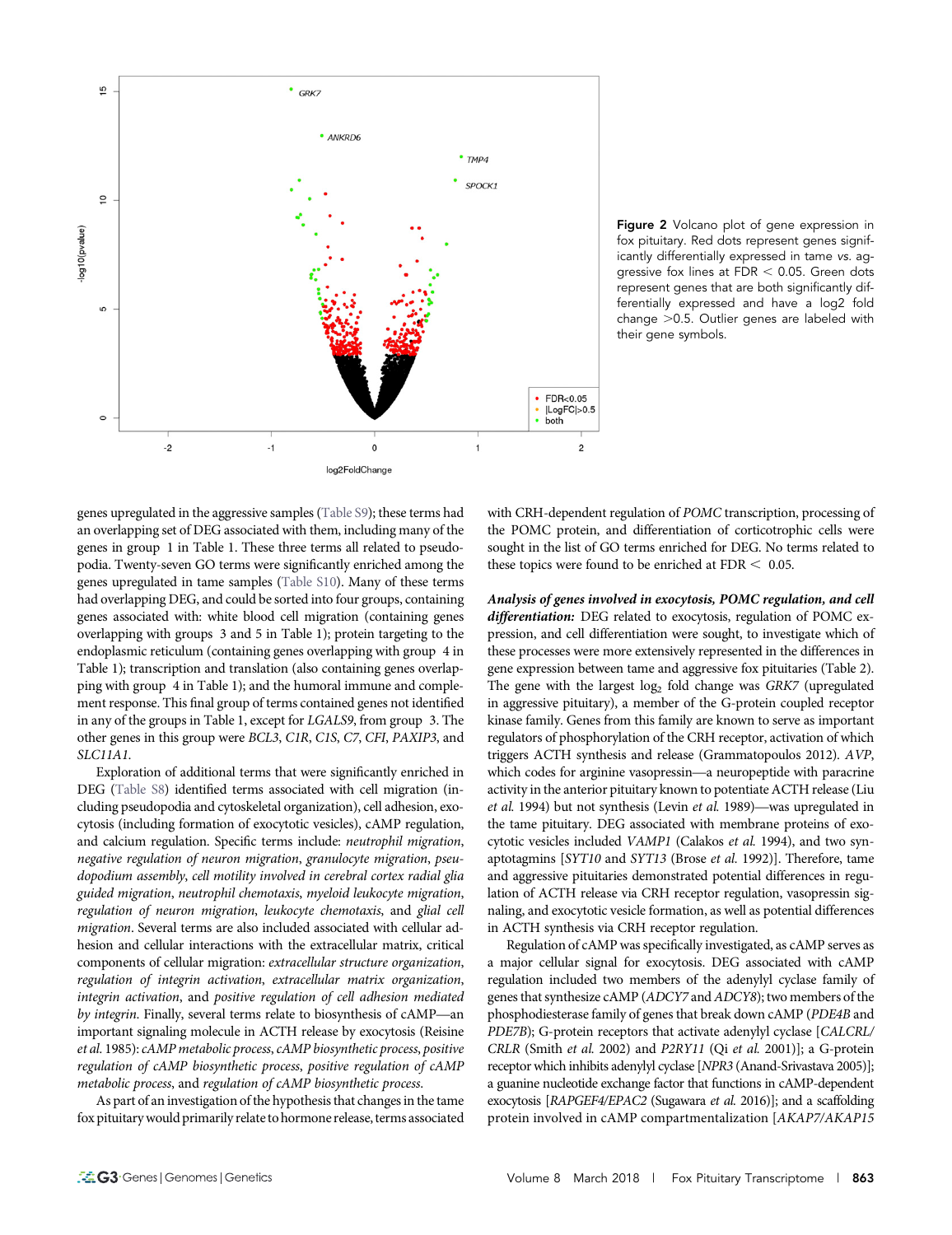| $\blacksquare$ Table 1 GO terms enriched in genes differentially expressed in tame vs. aggressive pituitary tissues at FDR < 0.01 |  |  |
|-----------------------------------------------------------------------------------------------------------------------------------|--|--|
|                                                                                                                                   |  |  |

| Group | <b>GO ID</b> | <b>Term Description</b>                                        | Adjusted<br>P-Value | DEG Annotated with this Term                                            | % Genes in this<br><b>Term Differentially</b><br>Expressed |
|-------|--------------|----------------------------------------------------------------|---------------------|-------------------------------------------------------------------------|------------------------------------------------------------|
|       | GO:0031268   | Pseudopodium organization                                      | 0.007               | CDC42EP2, SRGAP2, SRGAP3, WASH1                                         | 28.6                                                       |
| 2     | GO:0007259   | JAK-STAT cascade                                               | 0.007               | ASPN, CISH, ERBB4, FLRT1, FLRT3,                                        | 8.3                                                        |
|       | GO:0097696   | STAT cascade                                                   | 0.007               | IL6ST, LRRC4B, PTGER4, SOCS2,                                           | 8.3                                                        |
|       | GO:0046425   | Regulation of JAK-STAT cascade                                 | 0.009               | STAT3ª, TNFRFSF1A                                                       | 9.2                                                        |
|       | GO:1904892   | Regulation of STAT cascade                                     | 0.009               |                                                                         | 9.2                                                        |
| 3     | GO:2001198   | Regulation of dendritic cell<br>differentiation                | 0.008               | LGALS3, LGALS9, TMEM176b                                                | 50                                                         |
| 4     | GO:0006614   | SRP-dependent cotranslational<br>protein targeting to membrane | 0.008               | RPL17, RPL23A, RPL26, RPL4, RPL7A,<br>RPS24, RPS3A, ZFAND2Bb            | 10.7                                                       |
|       | GO:0006613   | Cotranslational protein targeting<br>to membrane               | 0.008               |                                                                         | 10.5                                                       |
|       | GO:0045047   | Protein targeting to ER                                        | 0.008               |                                                                         | 10.4                                                       |
|       | GO:0016259   | Selenocysteine metabolic process                               | 0.009               |                                                                         | 11.7                                                       |
| 5     | GO:0071621   | Granulocyte chemotaxis                                         | 0.010               | IL17RA, IL17RC, ITGA1, LGALS3,<br>NCKAP1L, PDE4B, TGFB2, THBS4,<br>VAV3 | 10.1                                                       |

 $\mathrm{^{a}S}$ TAT3 is not associated with GO:1904892.

 $\frac{1}{2}$ STAT3 is not associated with GO:1904892.<br> $\frac{b}{2}$ ZFAND2B is not associated with GO:0016259.

(Kritzer et al. 2012)]. Additionally, the previously discussed DEG  $AVP$  is known to act through the cAMP/PKA pathway in the anterior pituitary (Liu et al. 1994) in its effects on POMC regulation. Therefore, differences in cAMP regulation are represented in multiple ways in this data set, from synthesis to metabolism to compartmentalization.

Notably, genes important in CRH-dependent regulation of POMC transcription, such as NGFIB, NURR1, and NOR1 (Bonfiglio et al. 2011), were not differentially expressed, nor were genes associated with processing of POMC into ACTH, such as PC1 and PC2 (Benjannet et al. 1991), CPE (Cool and Loh 1998), and PAM (Ciccotosto et al. 1999).

Genes associated with pituitary, and, specifically, corticotroph (ACTH-producing), cell differentiation were investigated to determine the likelihood that tame and aggressive pituitaries have different population sizes of corticotrophic cells. No genes directly associated with corticotroph differentiation were identified as significantly differentially expressed. However, TBX19/TPIT, a gene known to be essential in the establishment of the POMC-expressing lineage of corticotrophs and melanotrophs (Pulichino et al. 2003), was significantly upregulated in aggressive pituitary before adjustment at  $P = 0.047$  (FDR = 0.32). PAX7, a gene known to suppress corticotroph differentiation in favor of melanotroph differentiation, (Budry et al. 2012), was also significantly upregulated in aggressive pituitary only before adjustment  $(P = 0.03, FDR = 0.28).$ 

#### Weighted gene coexpression network analysis results

Weighted gene coexpression network analysis constructed 66 gene modules with activity in fox anterior pituitary. Two modules, Antique White 4 and Pale Turquoise, had significantly (FDR  $\leq$  0.10) different eigengenes between tame and aggressive samples (Table 3). Both modules had a negative t-statistic, indicating that they are more active in aggressive than tame samples.

The Antique White 4 module had eight DEG in total, including SYT10, a calcium sensor involved in exocytosis of secretory vesicles (Cao et al. 2011); RNPEP, an aminopeptidase (Piesse et al. 2002); and two genes associated with apoptosis, CPPED1/CSTP1 (Zhuo et al. 2013) and TRAF4 (Sax and El-Deiry 2003). (For DEG, see [Table](http://www.g3journal.org/lookup/suppl/doi:10.1534/g3.117.300508/-/DC1/TableS6.xlsx;) [S6](http://www.g3journal.org/lookup/suppl/doi:10.1534/g3.117.300508/-/DC1/TableS6.xlsx;); for genes in WGCNA modules, see [Table S11](http://www.g3journal.org/lookup/suppl/doi:10.1534/g3.117.300508/-/DC1/TableS11.xlsx;) and [Table S12\)](http://www.g3journal.org/lookup/suppl/doi:10.1534/g3.117.300508/-/DC1/TableS12.xlsx;) The

Antique White 4 module had no enriched GO terms, possibly due to the small number of genes (43) it contains. Hub (i.e., highly connected) genes in this module included an aminopeptidase, RNPEP (Piesse et al. 2002), which was both the most highly connected gene and upregulated in the aggressive pituitary; ZIC5, associated with neural crest cell differentiation (Nakata et al. 2000; Inoue et al. 2004); SUPT6H/SPT6, a transcription elongation factor (Diebold et al. 2010); KLHL2, involved with cell membrane process formation (Williams et al. 2005); and ATG5, involved with autophagic vesicle formation (Walczak and Martens 2013). Additional genes in this module associated with exocytosis, cell migration, and cell-cell adhesion include ANXA7 (Caohuy et al. 1996), LYN (Malik et al. 2008; Nakata et al. 2006), and RAP1B (Mandell et al. 2005); both LYN and RAP1B are also associated with integrin signaling (Malik et al. 2008; Mandell et al. 2005). Overall, this module demonstrated relationships to processes associated with exocytosis, apoptosis, vesicle formation, cell migration, and cell–cell adhesion.

The Pale Turquoise module had 16 DEG. These included a number of genes associated with exocytosis and migration, such as genes associated with the anchoring or biosynthesis of cAMP [AKAP7 (Kritzer et al. 2012) and FLNB (del Valle-Pérez et al. 2010)]; AVP, a signaling hormone for ACTH release (Denef 2008); an integrin and a laminin, two proteins known to work together in the formation of pseudopodia [ITGA6 (Mercurio et al. 2001) and LAMA2 (Gu et al. 2001)]; and a cadherin-associated cell–cell adhesion gene, PTPRT (Besco et al. 2006). There were two significantly ( $P < 0.01$ ) enriched GO terms for this module, regulation of cytokinesis and intrinsic apoptotic signaling pathway ([Table S13\)](http://www.g3journal.org/lookup/suppl/doi:10.1534/g3.117.300508/-/DC1/TableS13.xlsx;). Hub genes in this module included genes associated with puberty [WDR11 (Kim and Layman 2011)] and carnosine peptidase activity [CNDP1/CN1 (Teufel et al. 2003)]. Hub genes that were also differentially expressed included LAMA2, PTPRT, and WLS [Wnt protein regulation and secretion (Bänziger et al. 2006)]. Therefore, this module also had strong associations to genes involved in exocytosis and migration, as well as apoptosis.

Notably, the Brown module, which showed increased activation in tame samples only before correction ( $P = 0.03$ , FDR = 0.20) suggested functionality related to alternative splicing of mRNA. This module was associated with three GO terms significantly enriched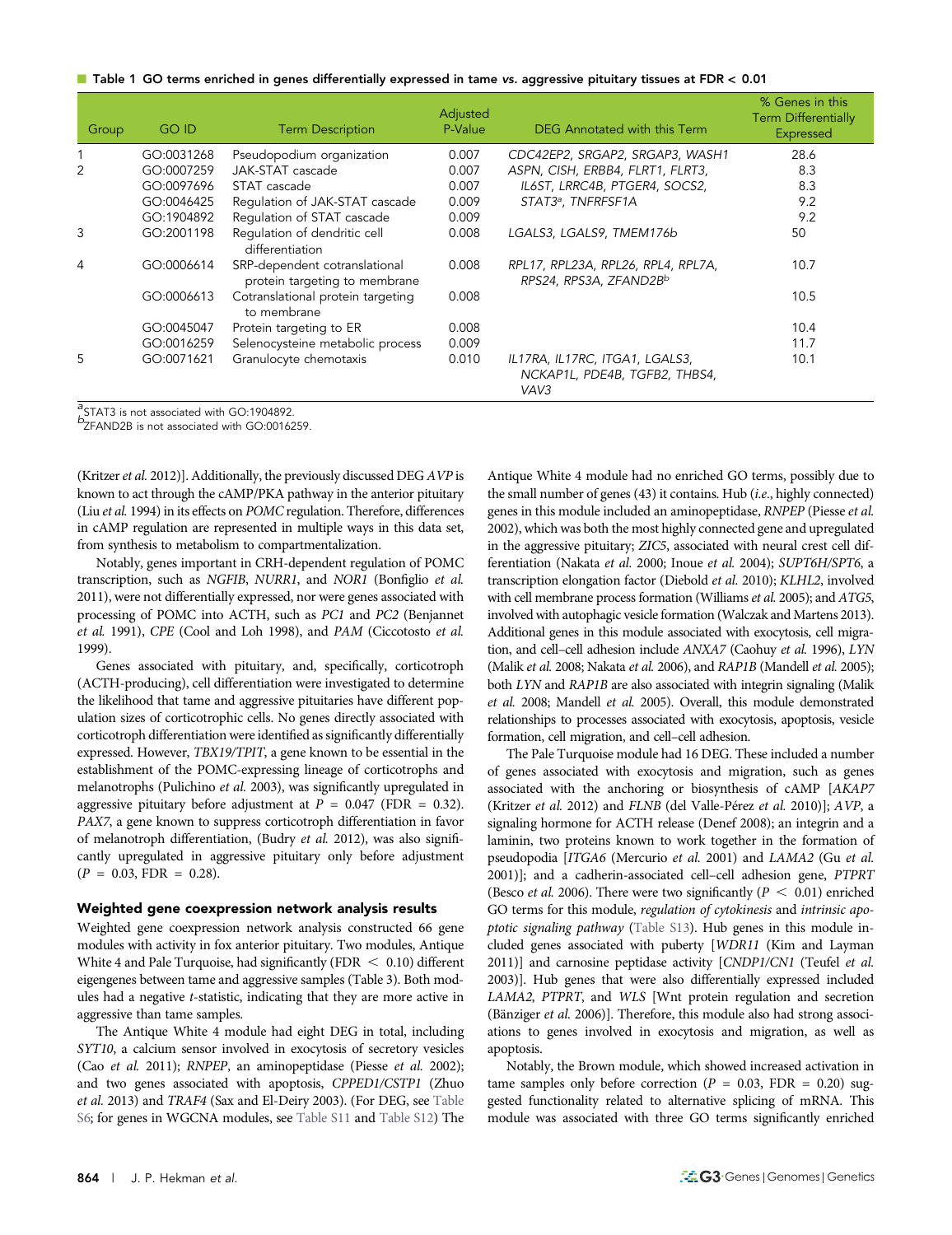|  |  | Table 2 DEG in tame vs. aggressive fox pituitary tissue involved |  |
|--|--|------------------------------------------------------------------|--|
|  |  | in exocytosis, POMC regulation, and cell differentiation         |  |

| Gene Name         | <b>FDR</b>    | Log <sub>2</sub> Fold Change |
|-------------------|---------------|------------------------------|
| GRK7              | $1.17e - 011$ | $-0.81$                      |
| NPR3              | $8.46e - 005$ | $-0.59$                      |
| CALCRL            | $1.02e - 005$ | $-0.45$                      |
| SYT <sub>10</sub> | 0.04          | $-0.39$                      |
| PDE7B             | 0.02          | $-0.25$                      |
| AKAP7             | 0.002         | $-0.23$                      |
| RAPGEF4           | 0.03          | $-0.21$                      |
| VAMP1             | 0.04          | 0.28                         |
| PDE4B             | 0.02          | 0.28                         |
| SYT <sub>13</sub> | 0.01          | 0.33                         |
| ADCY7             | 0.04          | 0.38                         |
| AVP               | 0.03          | 0.41                         |
| ADCY8             | 0.01          | 0.42                         |

Results are ordered by  $log_2$  fold change. Negative  $log_2$  fold change values indicate genes upregulated in aggressive samples; positive  $log<sub>2</sub>$  fold change values indicate genes upregulated in tame samples.

for module genes that were related to this function, mRNA 3'-splice site recognition, regulation of RNA splicing, and alternative mRNA splicing, via spliceosome. The Brown module additionally contained multiple hub genes associated with mRNA alternative splicing and regulation, including TSEN2/SEN2, TNKS1BP1/TAB182, and PRCC (Trotta et al. 1997; Skalsky et al. 2001; Lau et al. 2009). The mRNA splicing functionality in this module may be associated with cell motility, as significantly enriched GO terms in the Brown module also included the terms lamellipodium organization, ruffle organization, regulation of fibroblast migration, regulation of focal adhesion assembly, wound healing/ spreading of cells, and negative regulation of cell-substrate adhesion. Lamellipodia are pseudopodia formed on the leading edge of migrating cells (Krause and Gautreau 2014); membrane ruffling allows the cell to form a motile surface to network with other cells (Ridley 1994). The Brown module had a positive t-statistic of 2.7, indicating possible greater activation in tame than aggressive samples.

Overall, gene network analysis with WGCNA demonstrated two modules, Antique White 4 and Pale Turquoise, with significantly increased activity in aggressive samples. These modules were associated with exocytosis, cell migration, and cell adhesion; both modules contained genes suggestive of the importance of integrins in these functionalities. Both modules also indicated the importance of apoptosis, suggesting that increased cellular turnover may have some significance in differing pituitary function between the lines. Finally, analysis of the Brown module suggested the importance of alternative splicing of mRNA in anterior pituitary, which may or may not show greater activity in the tame population. For this reason, an alternative splicing analysis was undertaken.

## Alternative splicing analysis

rMATS was used to identify 36 genes with exons skipped at different frequencies in tame compared to aggressive fox pituitary reads at FDR  $<$  0.05 [\(Table S14](http://www.g3journal.org/lookup/suppl/doi:10.1534/g3.117.300508/-/DC1/TableS14.xlsx;)), and 12 genes at FDR  $<$  0.001 (Table 4). Exon counts for these 36 genes with significantly differentially skipped exons ranged from 4 to 46 exons total (median 13, SD 9.3). Of the genes with differentially skipped exons, only one [MTHFSD, an RNA-binding protein associated with amyotrophic lateral sclerosis (MacNair et al. 2016)] is itself differentially expressed in pituitary reads. Investigation of GO terms revealed that nine terms enriched for DEG also contained genes with differentially skipped exons. Of these, four terms contained multiple genes with differentially skipped exons: establishment of pro-

#### ■ Table 3 Modules of coexpressed gene networks with significantly different activation in tame vs. aggressive fox pituitary tissue

| Module Name     | t-Statistic | - FDR. | Number of<br>Genes in<br>Module | <b>Percent Genes</b><br>in Module<br>Differentially<br>Expressed |
|-----------------|-------------|--------|---------------------------------|------------------------------------------------------------------|
| Antique White 4 | $-4.2$      | 0.09   | 43                              | 18.6                                                             |
| Pale Turquoise  | $-41$       | 0.09   | 80                              | 20.0                                                             |

tein localization to organelle (ABLIM3, SH2D4A, POT1; this term is functionally related to the highly significantly enriched group of four terms related to protein targeting); gliogenesis (ADAM22, NFIB); and extracellular matrix organization and extracellular structure organization (both containing KLKB1 and MFAP5). Nine genes with differentially skipped exons were also included in WGCNA modules associated with the state of being tame, including three genes in the Brown module (DAGLB, MYCBPAP, and STAUI). GO enrichment analysis of the genes with differentially skipped exons revealed no enriched terms.

Of the genes listed in Table 4, MFAP5/MAGP-2 promotes cell adhesion and spreading via integrin binding (Gibson et al. 1999), and SORBS1/CAP is involved in integrin-mediated cell adhesion (Ribon et al. 1998). At FDR  $<$  0.05, several genes related to cell migration, cell–cell adhesion, and calcium signaling contained differentially spliced exons. These included: ADAM22, a disintegrin (D'Abaco et al. 2006); CFAP97/HMW, associated with cilia and flagella (Soulavie et al. 2014); EFMA5, integrin-dependent cell-cell adhesion (Davy and Robbins 2000); ENKUR, calcium signaling and flagella (Sutton et al. 2004); ERG, adhesion and cell morphology change (McLaughlin et al. 2001); UNC5D, cell-cell adhesion/repulsion and motility (Jarjour et al. 2011). Exons alternatively spliced at  $FDR < 0.05$  in genes related to RNA processing included ELAVL4 (Ince-Dunn et al. 2012) and FBRSL1 (Baltz et al. 2012). Additional interesting genes just above significance level were RPH3AL/NOC2 ( $P = 0.10$ ), associated with exocytosis (Matsunaga et al. 2017), and POLK ( $P = 0.07$ ), a DNA repair polymerase (Ogi and Lehmann 2006).

## **DISCUSSION**

RNA sequencing of pituitary tissue from tame and aggressive foxes identified expression differences in genes related to cAMP regulation, pseudopodia formation, and cell–cell adhesion. These findings suggest that the pituitaries of experimentally domesticated foxes may differ from the pituitaries of a lineage of foxes selected for increased aggression in regulation of exocytosis. Specifically, cAMP signaling for vesicle release may be modified in the tame foxes to reduce the release of ACTH during the stress response. Additionally, tame fox pituitary cells may differ in their motility or their ability to form networks for cell–cell communication, potentially to coordinate ACTH release, as indicated by differences in the expression of genes related to the organization of pseudopodial membrane extensions and cell adhesion. Notably, significant differences in lineage specification markers were not found between the two populations, suggesting that differentiation of pituitary cells involved in the HPA axis did not contribute to the differences in function between the tame and aggressive pituitary. However, nonsignificant differences were seen, and, due to the small relative size of the population of actively differentiating cells in the anterior pituitary (Florio 2011), significant differences may be difficult to detect in a mixed sample of cell populations such as this one. Additionally, one gene coexpression module suggested differences in alternative splicing functionality between tame and aggressive fox lines, and differentially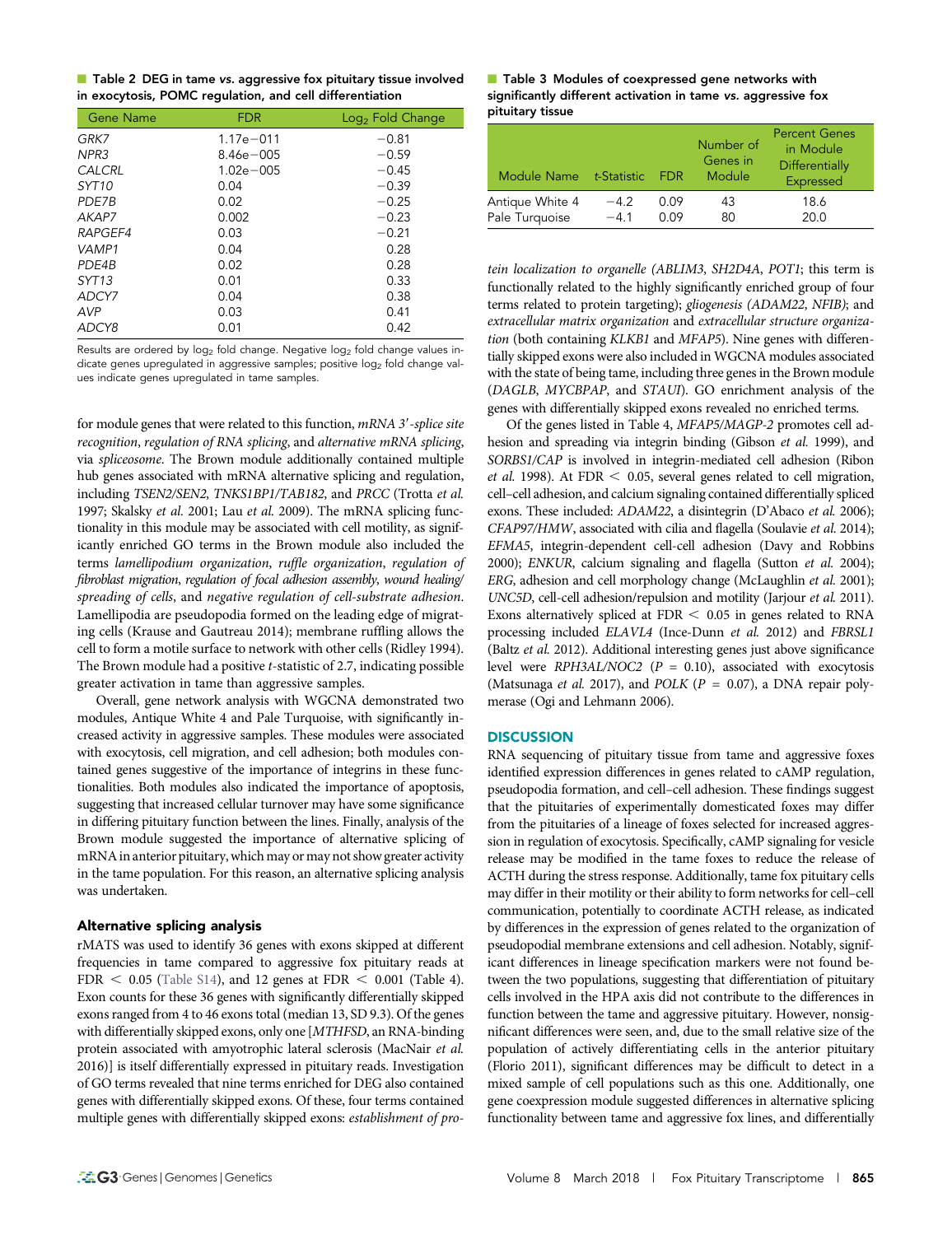| ■ Table 4 Genes containing exons skipped at different frequencies in tame compared to aggressive fox pituitary reads (FDR < 0.001), |  |
|-------------------------------------------------------------------------------------------------------------------------------------|--|
| including conserved domains overlapping the skipped exon                                                                            |  |

| Gene        | Exon Location               | <b>Percent Reads</b><br><b>Skipping Exon</b><br>(Tame) | <b>Percent Reads</b><br><b>Skipping Exon</b><br>(Aggr) | <b>FDR</b>   | Skipped in<br><b>Isoforms</b> | In Conserved Domain(s)                   |
|-------------|-----------------------------|--------------------------------------------------------|--------------------------------------------------------|--------------|-------------------------------|------------------------------------------|
| MFAP5       | chr27:37.034.668-37.034.704 | 46                                                     | 0                                                      | 0            | X2, X3                        | <b>MAGP</b>                              |
| SPICE1      | chr33:17787918-17788056     | 13                                                     | 0                                                      | $2.75E - 10$ | None                          | <b>SPICE</b>                             |
| <b>MECR</b> | chr2:71398391-71398452      | $\Omega$                                               | 9.8                                                    | $1.39E - 07$ | None                          | ETR, Qor                                 |
| SPATA20     | chr9:26,472,931-26,473,143  | 12                                                     | 1.9                                                    | $5.57E - 06$ | X4                            | YyaL                                     |
| KLKB1       | chr16:44493733-44493873     | 20                                                     | 0                                                      | $7.98E - 00$ | None                          | Tryp_SPc                                 |
| THYN1       | chr5:996686-996755          | 12                                                     | 2.3                                                    | $1.81E - 05$ | None                          | Eve                                      |
| FBRSL1      | chr26:542234-542303         | 13                                                     | 2.8                                                    | $1.29E - 04$ | None                          | None                                     |
| TRIM65      | chr9:4716736-4716911        | 14                                                     | 2.8                                                    | $1.40E - 04$ | None                          | None                                     |
| TMEM198     | chr37:26056452-26057028     | 2.6                                                    | 0.31                                                   | $3.22E - 04$ | None                          | DUF4203                                  |
| <b>GANC</b> | chr30:9295384-9295464       | 10                                                     | 1.8                                                    | $3.60E - 04$ | None                          | GH31_GANC_GANAB_alpha,<br>Glyco_hydro_31 |
| SORBS1      | chr28:8892641-8892725       | 67                                                     | 93                                                     | $3.76E - 04$ | X7, X8, X12                   | None                                     |
| TCFL5       | chr24:46680735-46680982     | 7.1                                                    | 1.3                                                    | $8.40E - 04$ | None                          | None                                     |

skipped exons were identified in genes associated with cell migration, cell–cell adhesion, and calcium signaling. Therefore, differential splicing in the tame fox pituitary may affect similar functionality as do gene expression differences.

## Alignment and pituitary gene expression

POMC was by far the most highly expressed gene in the pituitary, with an expression level an order of magnitude higher than the next most highly expressed gene. The robust expression of POMC was expected in anterior pituitary tissue, as it codes for a prohormone that is spliced into the primary hormonal product of both melanotrophs and corticotrophs (Drouin 2016). PCSK2, a convertase for processing POMC (Chrétien and Mbikay 2016), was also highly expressed. The third and fourth most highly expressed genes, EEF1A1, a translation elongation factor that serves to target actin mRNA to pseudopodial cell projections for translation (Liu et al. 2002), and GNAS, an adenylyl cyclase regulator (Weinstein et al. 2004), represented interesting findings in light of the importance of pseudopodium formation and cAMP regulation in differences between tame and aggressive fox pituitary function described by other analyses in this study. Of particular interest was the significant upregulation of EEF1A1 in the tame fox pituitary. Other highly expressed genes were related to transcription and mRNA splicing [DDX5/P68, SRRM2, DDX17, and HNRNPH1 (Jurica et al. 2002; Lin et al. 2005; Fuller-Pace and Ali 2008; Russo et al. 2010; Wang et al. 2012)]. Along with the highly enriched GO terms associated with RNA processing and splicing for the top 0.1% most highly expressed genes, these findings suggest that the fox pituitary is highly active in RNA production. This enrichment is noteworthy due to the association of the Brown module with mRNA splicing functionality and the differentially spliced exons identified in the two populations of foxes.

## Pseudopodia, cell motility, and networks

GO analysis identified *pseudopodium organization* as the most significant term associated with DEG in pituitary tissue, and an analysis separating upregulated genes in tame from aggressive samples identified enriched terms related to pseudopodium organization specifically in aggressive samples. In addition to the DEG included in this GO term, several genes known to be important for pseudopodium formation and functioning are not included in this term but are differentially expressed between pituitary samples of tame and aggressive foxes. These genes code for laminins (LAMA2 and LAMA5), a major component of the extracellular protein matrix, and integrins (ITGA1 and ITGA6), transmembrane receptors known to frequently interact with laminins to promote the formation of pseudopodia (Gu et al. 2001), and to function in epithelial cell migration through pseudopod formation (Mercurio et al. 2001). Two cadherin-family genes, CDH4 (R-cadherin or retinal cadherin) and CDH13 (T-cadherin, H-cadherin, or heart cadherin), are also differentially expressed; cadherins are implicated in cell motility, adhesion, and morphological changes, and these two cadherins particularly have been implicated in vascular remodeling (Dorrell et al. 2002; Ivanov et al. 2004). Weighted gene coexpression network analysis similarly described functionality related to cell migration and adhesion, particularly in the Antique White 4, Pale Turquoise, and Brown modules, with statistically significant increases in activity in the first two modules associated with aggressive samples. Significantly alternatively spliced genes in the tame vs. aggressive fox pituitary also demonstrated associations to integrins [MFAP5 (Gibson et al. 1999)] and cell adhesion [SORBS1 (Ribon et al. 1998); EFNA5 (Davy and Robbins 2000); UNC5D (Jarjour et al. 2011)]. Together, these results demonstrate a recurrent theme of cell adhesion and pseudopodia formation throughout analyses of differential gene expression, GO term enrichment, weighted gene coexpression network analysis, and alternative splicing analysis, suggesting that this finding is a robust one.

Regulation of dendritic cell differentiation—another GO term highly significantly enriched for differentially expressed genes in the tame vs. aggressive pituitary—also contains genes associated with pseudopodia. Dendritic cells are antigen-presenting white blood cells that pass through the final stages of differentiation in tissues after being activated by exposure to antigen (Ziegler-Heitbrock et al. 2010). Enrichment in genes related to regulation of their differentiation in the pituitary is a surprising finding; examination of the specific genes reveals two galectins related to cellular motility [LGALS3, LGALS9 (Sano et al. 2000; Bi et al. 2011)] and an intracellular protein associated with cross-presentation of antigen [TMEM176B (Segovia et al. 2014)]. These findings may result from the migration of dendritic cells through the bloodstream to the pituitary gland and subsequent differentiation there. However, galectins and TMEM176B are not solely found in dendritic cells but are represented in numerous other tissues (Wada et al. 1997; Stillman et al. 2006; Cuajungco et al. 2012). Their functionalities are not limited to dendritic cell differentiation; for example, galectin 3 has been associated with vesicle formation (Mehul and Hughes 1997) and localizes in dendritic cell lamellipodia (a type of pseudopodium) during migration (Hsu et al. 2009); galectin 9 associates with integrins to regulate cell adhesion (Kasamatsu et al. 2005; Nobumoto et al. 2008).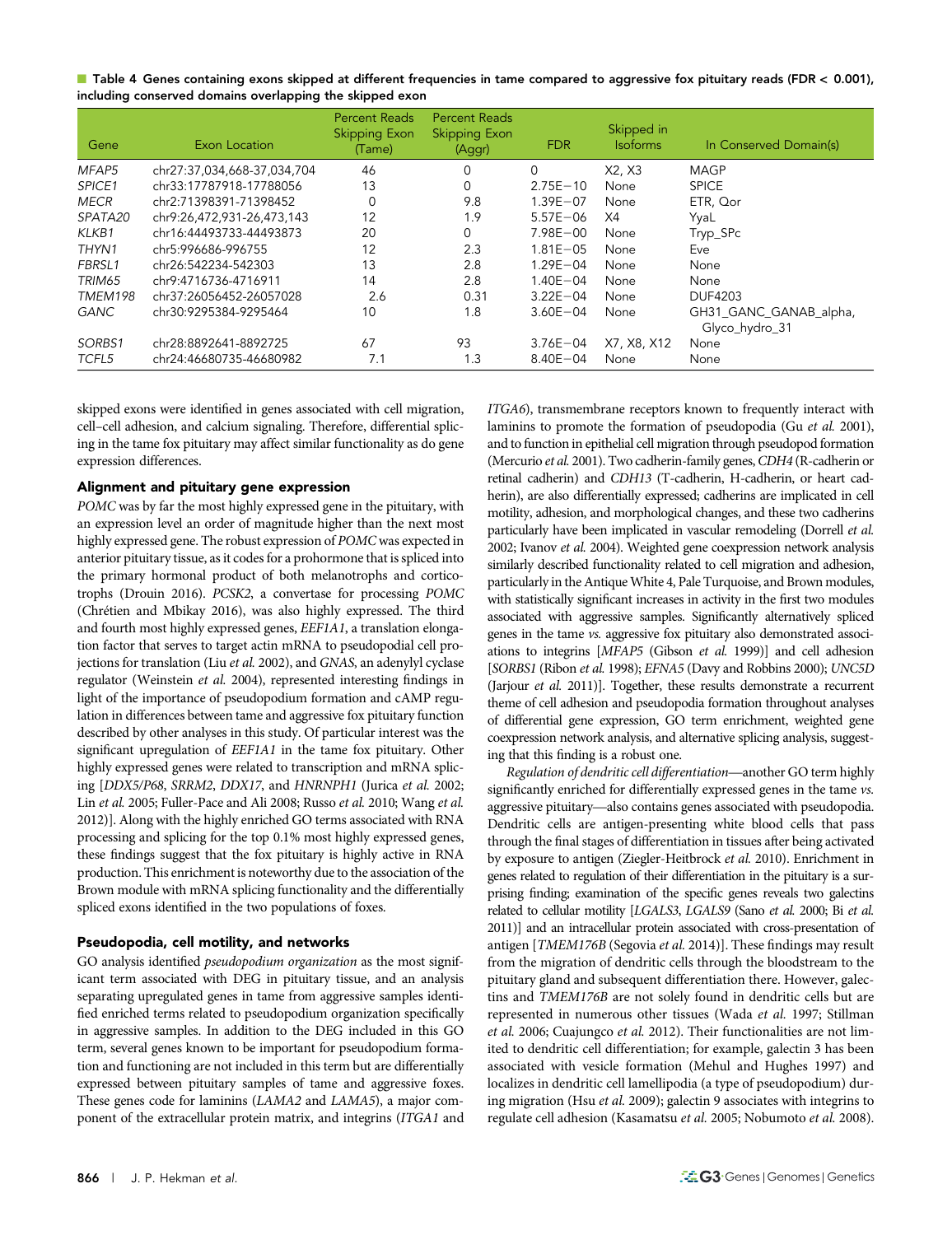Therefore, while the enrichment of a GO term related to dendritic cell differentiation is difficult to explain in relationship to pituitary functionality, examination of specific DEG reveals functionality related to vesicle formation (associated with exocytosis) and pseudopodia formation and cell adhesion (associated with cellular networking of hormonereleasing cells).

Another highly enriched GO term, granulocyte chemotaxis, again describes a cell type (granulocytic white blood cell) that is not expected to be present in large quantities in the pituitary. This term contains two genes for receptors for interleukin 17A (IL-17), a pro-inflammatory cytokine, IL17RA and IL17RC (Gaffen 2009). While IL-17 is most commonly expressed in T cells, it is also widely expressed in other tissues, including epithelial tissue (Chesné et al. 2014), which is the tissue type of the anterior pituitary (Conklin 1968). Interleukins signal through the JAK-STAT pathway (Subramaniam et al. 1999; Sansone and Bromberg 2012), which is also represented by enriched GO terms (described below). IL-17 has different functions in different tissues, so its function in pituitary is difficult to ascertain, but it is known to enhance the production of tight junctions in epithelial tissue (Cua and Tato 2010). Tight junctions can control cell permeability and are associated with cell signaling and cell-cell adhesion (Steed et al. 2010). In addition to receptors for the pro-inflammatory cytokine IL-17, this term also includes the pro- and anti-inflammatory cytokine TGFB2. Inflammatory cytokines, released during the acute phase of inflammation, have effects on the brain leading to behavioral changes. Specifically, they are known to cause "sickness behavior," including social withdrawal (Parnet et al. 2002, Dantzer et al. 2008). They also interact with the hypothalamic-pituitary-adrenal axis, both regulating, and being regulated by, glucocorticoid release (Parnet et al. 2002). This term may therefore relate more to cell migration, adhesion, cytokine effects on behavior, and hormone release than to granulocyte chemotaxis in this tissue.

These findings are suggestive of differential function of pseudopodia, mediated by differences in integrin, laminin, and galectin expression, in tame and aggressive fox pituitaries. Pituitary lactotrophs and gonadotrophs are known to form pseudopodia. These cellular protrusions may function to both directly contact blood vessels and to increase cell motility to better position endocrine cells near blood vesselsfor hormone release (Navratil et al. 2007). Pseudopodia may also function in the organization of anterior pituitary cellular networks for regulation of hormone release, allowing a small number of cells to coordinate the timing of hormone release to the bloodstream (Hodson et al. 2012a,b). These functions, while described in other pituitary endocrine cells, may be similar in ACTH-releasing corticotrophs. Notably, upregulation of pseudopodia-associated genes was largely observed in aggressive foxes, which are characterized by higher ACTH blood level relative to tame foxes.

## Regulation of exocytosis

cAMP, a major mediator of exocytosis (Seino and Shibasaki 2005), was associated with a variety of DEG in the tame vs. aggressive fox pituitary. Of the 10 most significant GO terms associated with DEG in pituitary tissue, four are associated with regulation of cAMP. Other DEG not included in these GO groups are also associated with cAMP regulation, including two members of the family of phosphodiesterases involved in metabolism of cAMP: PDE4B and PDE7B. Interestingly, while PDE4B is upregulated in the tame pituitary, PDE7B is upregulated in the aggressive pituitary, suggesting a difference in function between the two proteins. Two members of the adenylyl cyclase family of proteins involved with synthesis of cAMP—ADCY7 and ADCY8—are both upregulated in the tame pituitary; along with phosphodiesterases, this family

of proteins represents the major regulator of cAMP concentration in the cell. Adenylyl cyclase function is additionally regulated by the DEG CALCRL (a member of the Brown gene coexpression module), P2RY11 (also a member of the Brown module), and RAPGEF4 (Smith et al. 2002; Qi et al. 2001; Anand-Srivastava 2005; Sugawara et al. 2016). A scaffolding protein, AKAP7 (a member of the Pale Turquoise module), is upregulated in the aggressive pituitary. AKAPs serve as anchoring proteins to spatially restrict cAMP activation (Kritzer et al. 2012), and are also known to bind PDE4s to further spatially regulate cAMP (McCahill et al. 2005; Dodge et al. 2001; Taskén et al. 2001). The cAMP regulation pathway therefore appears to be perturbed in tame pituitaries compared to aggressive pituitaries at several different levels. This supports the hypothesis that release of ACTH through cAMP-mediated exocytosis is an important factor in the different ACTH concentrations in tame and aggressive fox circulations.

The JAK-STAT pathway also appeared to be differentially regulated in tame vs. aggressive pituitaries; this pathway has multiple associations with cAMP and cell adhesion. Among the most significant GO terms (Table 1), four GO terms are related to the JAK-STAT pathway. The JAK-STAT pathway, besides its relationship to IL-17 as previously mentioned, is known to regulate cell migration in epithelial tissues (Pocha and Montell 2014). In the pituitary, JAK-STAT signaling operates synergistically with the cAMP pathway by mediating gp130 cytokine genes such as IL-6, LIF, IL-11, and CNTF to regulate POMC expression and ACTH release (Chesnokova and Melmed 2002) even in the absence of CRH (Kariagina et al. 2004). Of the 11 DEG in the tame and aggressive fox pituitaries associated with this term, four (ERBB4, FLRT1, FLRT3, and LRRC4B) are also implicated in cell–cell adhesion and cellular migration (Gambarotta et al. 2004; Jackson et al. 2016; Yamagishi et al. 2011; Wu et al. 2008). All four are also upregulated in the aggressive pituitary. This pathway appears to link IL-17 signaling, associated with the highly significant enriched GO term granulocyte chemotaxis, with cAMP signaling.

Genes associated with secretory vesicles are also implicated in differences between tame and aggressive fox pituitaries. Two members of the synaptotagmin family of membrane trafficking proteins (Südhof 2002) are differentially expressed: SYT10, upregulated in the aggressive pituitary, and SYT13, upregulated in the tame pituitary. SYT10 is a calcium sensor required for exocytosis of secretory vesicles (Brose et al. 1992); this gene is implicated in IGF-1 co-secretion with ACTH (Cao et al. 2011), suggesting IGF-1 functionality in regulation of the stress response at the level of the pituitary (Eppler et al. 2007). SYT10 is also a hub gene in the Antique White 4 module. SYT13 is an atypical synaptotagmin, lacking specific amino acid residues that are conserved in other family members, which may limit its calcium binding activity; though its function is not well understood, the SYT13 protein has been associated with constitutive vesicular transport, and shown to be upregulated in contextual fear conditioning (Han et al. 2012). Another DEG associated with secretory vesicle function is VAMP1 (synaptobrevin), a membrane protein with binding specificity for vesicular proteins (Calakos et al. 1994); this gene is upregulated in the tame pituitary. Overall, genes associated with exocytosis, both at the level of vesicle function and at the level of cAMP, display differences in expression between tame and aggressive fox pituitaries, not just individually, but in enriched GO terms and gene coexpression modules.

## Regulation of ACTH release

The most significantly DEG, as well as the gene with the largest  $log<sub>2</sub>$  fold change, was GRK7—a member of a gene family containing important regulators of CRH receptor function (Grammatopoulos 2012) upregulated in the aggressive pituitary. Activation of the CRH receptor stimulates ACTH synthesis and release. Notably, however, the G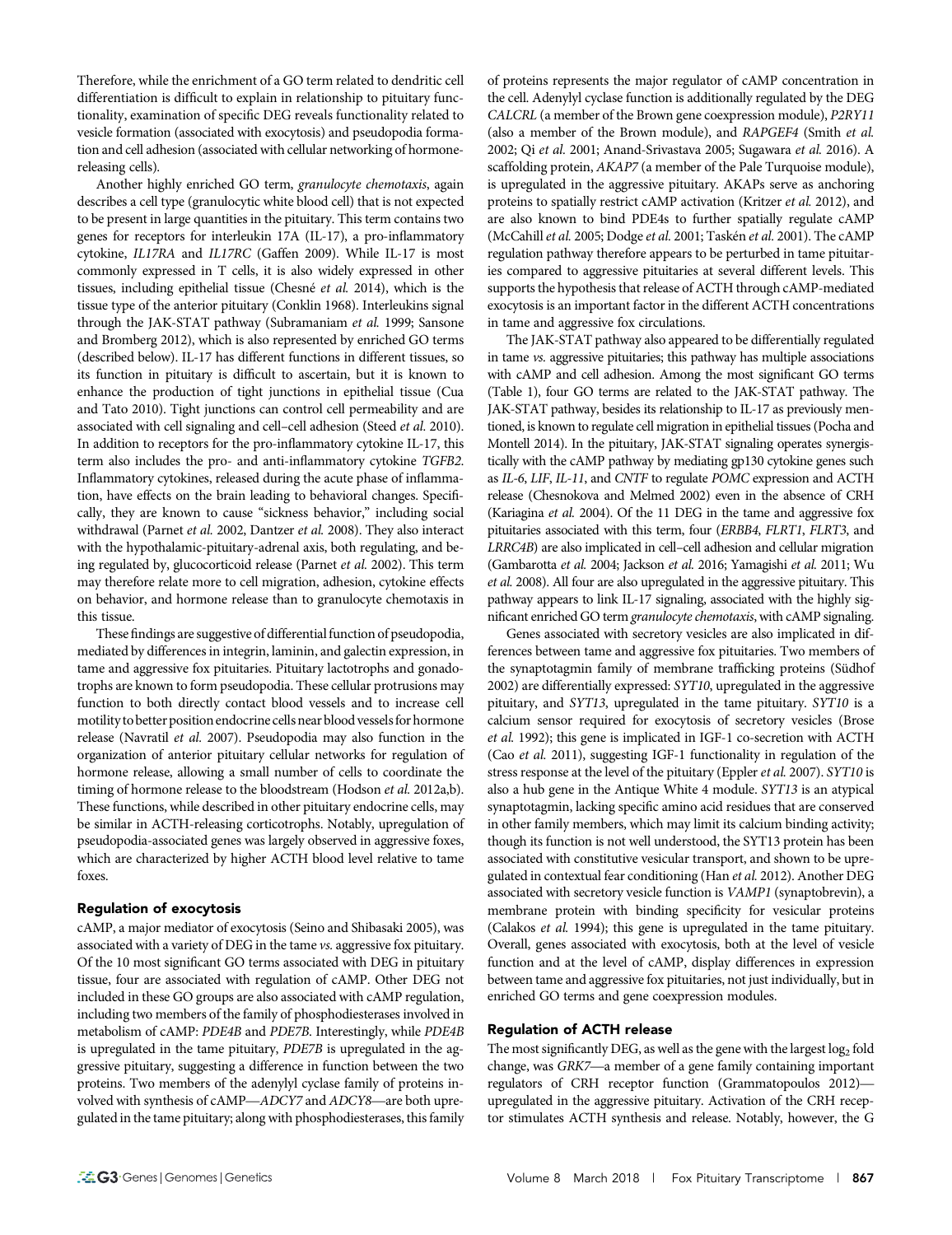protein-coupled receptor kinase (GRK) family is also associated with regulation of cell motility, including pseudopodium formation and cell adhesion (Chodniewicz and Klemke 2004; Penela et al. 2014). GRK7 represents a potential candidate gene for future studies of the functional differences between the tame and aggressive fox pituitary.

The AVP gene, which codes for the vasopressin protein, is significantly upregulated in the tame fox pituitary. Vasopressin is known to potentiate ACTH release, but not POMC production, in the anterior pituitary (Levin et al. 1989), both in endocrine fashion through release from the posterior pituitary into the systemic circulation, and in paracrine fashion through local synthesis and release (Denef 2008). However, interspecies analysis of adjacent, recently diverged genes such as AVP and OXT (Acher 1980) introduces the potential to conflate paralogy and homology, because sequence divergence has occurred between gene copies both within each species as well as within genes but between species. As a result, some fox OXT reads may have inappropriately mapped to dog AVP, resulting in apparent upregulation due to artifacts of the alignment algorithm rather than biological shifts. Therefore, the apparent upregulation of AVP should be treated cautiously until more work can more clearly define differences between dog and fox AVP sequences.

## Protein targeting

Four highly significantly enriched GO terms (see Table 1) are related to protein targeting and signal recognition proteins (SRP), and genes in these terms appear to be upregulated in tame rather than aggressive pituitary tissues (see [Table S10](http://www.g3journal.org/lookup/suppl/doi:10.1534/g3.117.300508/-/DC1/TableS10.xlsx;)). These terms all describe processes controlling the translocation of proteins during translation to the organelle where they will ultimately reside. Notably, however, all but one of the DEG associated with these terms are associated with ribosomal proteins, i.e., with protein elongation rather than protein translocation. The remaining gene, ZFAND2B, is associated with protein folding as well as translocation (Glinka et al. 2014). Interestingly, all of these genes are up regulated in the tame fox. This finding is surprising, as the aggressive pituitary is believed to release more ACTH and therefore might be expected to synthesize a greater number of proteins related to hormone synthesis and release.

#### Complexity of behavioral regulation

The observed differences between DEG in pituitaries from the tame and aggressive lines were less than twofold. A relatively small magnitude of changes was expected due to the outbred nature of these lines of foxes and complex genetic inheritance of their behavioral differences (Kukekova et al. 2012, Johnson et al. 2015; Nelson et al. 2017). Additionally, differences in gene expression between the two lines may not be a precise indicator of differences in protein expression, or of protein activity. A comparison of intraspecific differences in gene and protein between humans and chimpanzees suggested that protein expression levels are under stronger evolutionary constraints than are gene expression levels, and, therefore, a change in gene expression may not always indicate a corresponding change in protein expression (Khan et al. 2013). Protein activity, moreover, may be modified not just by gene or protein expression changes, but by translational regulation or, posttranslationally, of protein modifications such as phosphorylation, glycosylation, lipidation, ubiquitination, and acetylation. Such modifications may affect protein stabilization, activation, folding, and interaction with other proteins (Deribe et al. 2010), and, thereby, may potentially significantly affect cellular processes without an accompanying perturbation of gene expression. Therefore, the transcriptome study presented here identified genes and gene pathways likely implicated in behavioral and physiological

differences between tame and aggressive foxes, but further proteomic studies are needed to elucidate post-transcriptional differences between the two lines.

## Conclusions

Experimentally domesticated foxes provide a novel model for the study of the behavioral phenotype of domesticated animals. An attenuated ACTH response to psychogenic stressors has been shown in the tame foxes, but the cellular mechanisms resulting in the inhibition of this response are not understood. Differences in ACTH concentrations in tame and aggressive fox blood have been demonstrated (Trut et al. 2004), but both POMC mRNA and ACTH protein concentrations in tame and aggressive fox pituitaries are similar (Gulevich et al. 2004). These results suggest that differences between the two lines may lie in regulation of ACTH release through exocytosis rather than regulation of ACTH synthesis and processing or in corticotroph cell number. In this study, examination of gene expression through sequencing of mRNA demonstrated differences in formation of pseudopodia and in signaling by cAMP. Pseudopodia formation have been implicated in release of pituitary hormones, such as lutenizing hormone, into blood vessels and in the formation of regulatory networks for coordinating hormone release by endocrine cells, while cAMP is a major regulator of exocytosis.

We have demonstrated here for the first time the possibility that genes in networks related to cAMP regulation, cell adhesion, and pseudopod formation may have been targeted in selection for the domesticated phenotype. Although our findings are in the experimentally domesticated fox, the similarity of phenotypes across domesticated species suggest the possibility of selection on a shared set of gene pathways. Therefore, our findings may provide new avenues for investigation of the biological differences between domesticated and wild species.

## ACKNOWLEDGMENTS

We thank Irina V. Pivovarova, Tatyana I. Semenova, Eugene A. Martinov, and all the animal keepers at the Institute of Cytology and Genetics (ICG) experimental farm for research assistance. We are grateful for the insights of Andrew G. Clark, Xu Wang, Lisa Stubbs, Michael Saul, Jonathan E. Beever, and Waqar Yarif. This project was supported by National Institutes of Health (grant number GM120782), the United States Department of Agriculture Federal Hatch Project (grant number 538922), a Campus Research Board grant from the University of Illinois at Urbana-Champaign, the Institute of Cytology and Genetics of the Siberian Branch of the Russian Academy of Sciences (grant number 0324-2018-0016; animal maintenance), the Russian Scientific Foundation (grant number 16-14-10216; data collection and analysis), the Jonathan Baldwin Turner Scholarship Program (to J.P.H.), and personal support from Temple Grandin (to J.P.H.).

## LITERATURE CITED

- Acher, R., 1980 Molecular evolution of biologically active polypeptides. Proc. R. Soc. Lond. B Biol. Sci. 210: 21–43. [https://doi.org/10.1098/](https://doi.org/10.1098/rspb.1980.0116) [rspb.1980.0116](https://doi.org/10.1098/rspb.1980.0116)
- Adams, J. C., 2001 Thrombospondins: multifunctional regulators of cell interactions. Annu. Rev. Cell Dev. Biol. 17: 25–51. [https://doi.org/](https://doi.org/10.1146/annurev.cellbio.17.1.25) [10.1146/annurev.cellbio.17.1.25](https://doi.org/10.1146/annurev.cellbio.17.1.25)
- Albert, F. W., O. Shchepina, C. Winter, H. Römpler, D. Teupser et al., 2008 Phenotypic differences in behavior, physiology and neurochemistry between rats selected for tameness and for defensive aggression towards humans. Horm. Behav. 53: 413–421. <https://doi.org/10.1016/j.yhbeh.2007.11.010>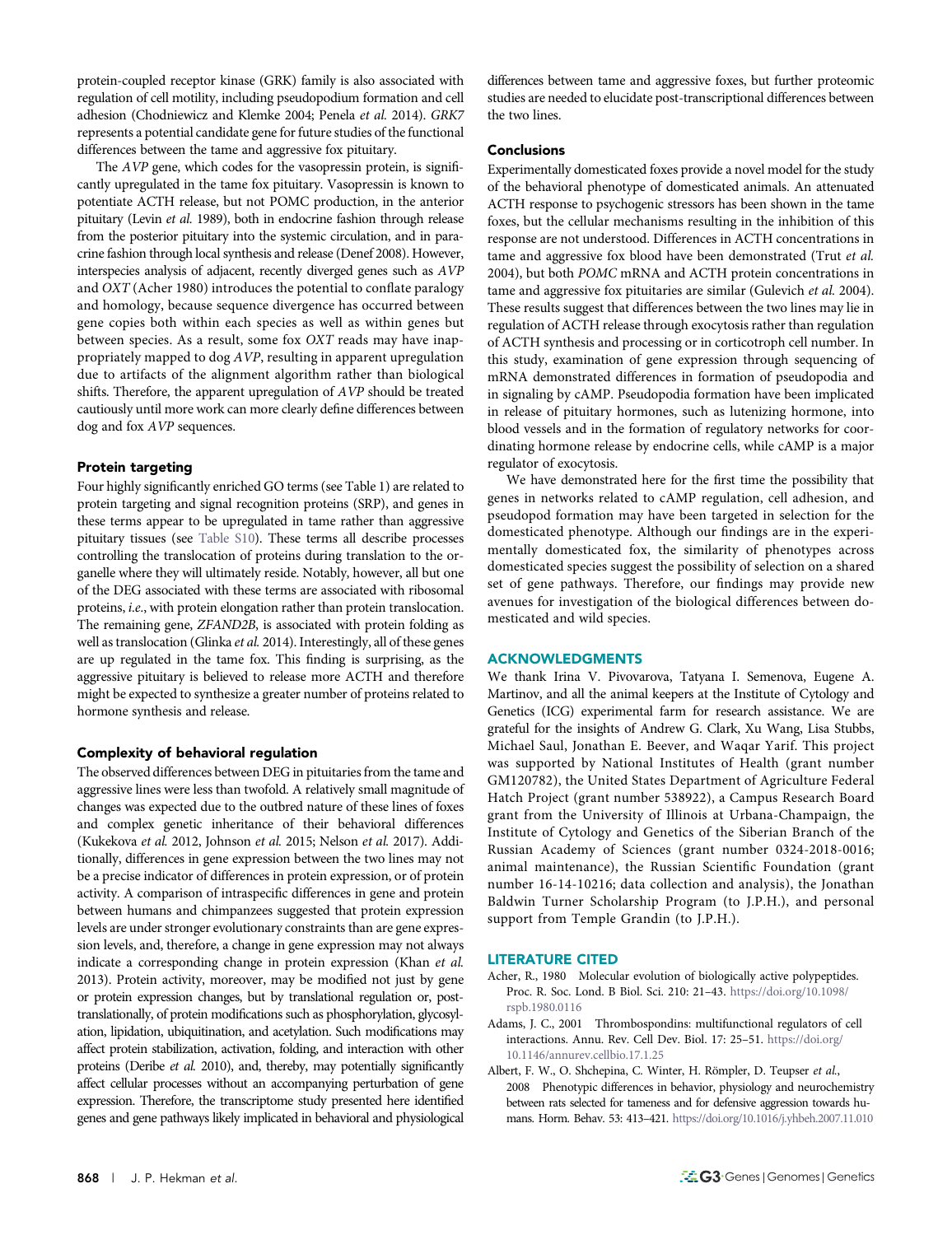- Anand-Srivastava, M. B., 2005 Natriuretic peptide receptor-C signaling and regulation. Peptides 26: 1044–1059. [https://doi.org/10.1016/j.peptides.](https://doi.org/10.1016/<!?show $132#?>j.peptides.2004.09.023) [2004.09.023](https://doi.org/10.1016/<!?show $132#?>j.peptides.2004.09.023)
- Anders, S., P. T. Pyl, and W. Huber, 2015 HTSeq—a Python framework to work with high-throughput sequencing data. Bioinformatics 31: 166–169. <https://doi.org/10.1093/bioinformatics/btu638>
- Andrews, S., 2010 FastQC: a quality control tool for high throughput sequence data. Available online at: [http://www.bioinformatics.babraham.ac.](http://www.bioinformatics.babraham.ac.uk/projects/fastqc.) [uk/projects/fastqc](http://www.bioinformatics.babraham.ac.uk/projects/fastqc.) Accessed December 1, 2017.
- Baltz, A. G., M. Munschauer, B. Schwanhäusser, A. Vasile, Y. Murakawa et al., 2012 The mRNA-bound proteome and its global occupancy profile on protein-coding transcripts. Mol. Cell 46: 674–690. [https://doi.](https://doi.org/10.1016/j.molcel.2012.05.021) [org/10.1016/j.molcel.2012.05.021](https://doi.org/10.1016/j.molcel.2012.05.021)
- Bänziger, C., D. Soldini, C. Schütt, P. Zipperlen, G. Hausmann et al., 2006 Wntless, a conserved membrane protein dedicated to the secretion of Wnt proteins from signaling cells. Cell 125: 509–522. [https://doi.org/](https://doi.org/10.1016/j.cell.2006.02.049) [10.1016/j.cell.2006.02.049](https://doi.org/10.1016/j.cell.2006.02.049)
- Benjannet, S., N. Rondeau, R. Day, M. Chrétien, and N. G. Seidah, 1991 PC1 and PC2 are proprotein convertases capable of cleaving proopiomelanocortin at distinct pairs of basic residues. Proc. Natl. Acad. Sci. USA 88: 3564–3568. <https://doi.org/10.1073/pnas.88.9.3564>
- Besco, J. A., R. Hooft van Huijsduijnen, A. Frostholm, and A. Rotter, 2006 Intracellular substrates of brain-enriched receptor protein tyrosine phosphatase rho (RPTPp/PTPRT). Brain Res. 1116: 50-57. [https://doi.](https://doi.org/10.1016/j.brainres.2006.07.122) [org/10.1016/j.brainres.2006.07.122](https://doi.org/10.1016/j.brainres.2006.07.122)
- Bi, S., P. W. Hong, B. Lee, and L. G. Baum, 2011 Galectin-9 binding to cell surface protein disulfide isomerase regulates the redox environment to enhance T-cell migration and HIV entry. Proc. Natl. Acad. Sci. USA 108: 10650–10655. <https://doi.org/10.1073/pnas.1017954108>
- Bindea, G., B. Mlecnik, H. Hackl, P. Charoentong, M. Tosolini et al., 2009 ClueGO: a Cytoscape plug-in to decipher functionally grouped gene ontology and pathway annotation networks. Bioinformatics 25: 1091–1093. <https://doi.org/10.1093/bioinformatics/btp101>
- Bonfiglio, J. J., C. Inda, D. Refojo, F. Holsboer, E. Arzt et al., 2011 The corticotropin-releasing hormone network and the hypothalamic-pituitaryadrenal axis: molecular and cellular mechanisms involved. Neuroendocrinology 94: 12–20. <https://doi.org/10.1159/000328226>
- Brose, N., A. G. Petrenko, T. C. Südhof, and R. Jahn, 1992 Synaptotagmin: a calcium sensor on the synaptic vesicle surface. Science 256: 1021–1025. <https://doi.org/10.1126/science.1589771>
- Budry, L., A. Balsalobre, Y. Gauthier, K. Khetchoumian, A. L'honoré et al., 2012 The selector gene Pax7 dictates alternate pituitary cell fates through its pioneer action on chromatin remodeling. Genes Dev. 26: 2299–2310. <https://doi.org/10.1101/gad.200436.112>
- Burgoyne, R. D., and A. Morgan, 2003 Secretory granule exocytosis. Physiol. Rev. 83: 581–632. <https://doi.org/10.1152/physrev.00031.2002>
- Calakos, N., M. K. Bennett, K. E. Peterson, and R. H. Scheller, 1994 Protein–protein interactions contributing to the specificity of intracellular vesicular trafficking. Science 263: 1146–1149. [https://doi.org/](https://doi.org/10.1126/science.8108733) [10.1126/science.8108733](https://doi.org/10.1126/science.8108733)
- Campler, M., M. Jöngren, and P. Jensen, 2009 Fearfulness in red junglefowl and domesticated White Leghorn chickens. Behav. Processes 81: 39–43. <https://doi.org/10.1016/j.beproc.2008.12.018>
- Cao, P., A. Maximov, and T. C. Südhof, 2011 Activity-dependent IGF-1 exocytosis is controlled by the Ca(2+)-sensor synaptotagmin-10. Cell 145: 300–311. <https://doi.org/10.1016/j.cell.2011.03.034>
- Caohuy, H., M. Srivastava, and H. B. Pollard, 1996 Membrane fusion protein synexin (annexin VII) as a Ca2+/GTP sensor in exocytotic secretion. Proc. Natl. Acad. Sci. USA 93: 10797–10802. [https://doi.org/](https://doi.org/10.1073/pnas.93.20.10797) [10.1073/pnas.93.20.10797](https://doi.org/10.1073/pnas.93.20.10797)
- Chesné, J., F. Braza, G. Mahay, S. Brouard, M. Aronica et al., 2014 IL-17 in severe asthma. Where do we stand? Am. J. Respir. Crit. Care Med. 190: 1094–1101.
- Chesnokova, V., and S. Melmed, 2002 Minireview: neuro-immuno-endocrine modulation of the hypothalamic-pituitary-adrenal (HPA) axis by gp130 signaling molecules. Endocrinology 143: 1571–1574. [https://doi.org/](https://doi.org/10.1210/endo.143.5.8861) [10.1210/endo.143.5.8861](https://doi.org/10.1210/endo.143.5.8861)
- Chodniewicz, D., and R. L. Klemke, 2004 Guiding cell migration through directed extension and stabilization of pseudopodia. Exp. Cell Res. 301: 31–37. <https://doi.org/10.1016/j.yexcr.2004.08.006>
- Chrétien, M., and M. Mbikay, 2016 60 YEARS OF POMC: from the prohormone theory to pro-opiomelanocortin and to proprotein convertases (PCSK1 to PCSK9). J. Mol. Endocrinol. 56: T49–T62. [https://doi.org/](https://doi.org/10.1530/JME-15-0261) [10.1530/JME-15-0261](https://doi.org/10.1530/JME-15-0261)
- Ciccotosto, G. D., M. R. Schiller, B. A. Eipper, and R. E. Mains, 1999 Induction of integral membrane PAM expression in AtT-20 cells alters the storage and trafficking of POMC and PC1. J. Cell Biol. 144: 459–471. <https://doi.org/10.1083/jcb.144.3.459>
- Conklin, J. L., 1968 The development of the human fetal adenohypophysis. Anat. Rec. 160: 79–91. <https://doi.org/10.1002/ar.1091600108>
- Cool, D. R., and Y. P. Loh, 1998 Carboxypeptidase E is a sorting receptor for prohormones: binding and kinetic studies. Mol. Cell. Endocrinol. 139: 7–13. [https://doi.org/10.1016/S0303-7207\(98\)00081-1](https://doi.org/10.1016/S0303-7207(98)00081-1)
- Cua, D. J., and C. M. Tato, 2010 Innate IL-17-producing cells: the sentinels of the immune system. Nat. Rev. Immunol. 10: 479–489 (erratum: Nat. Rev. Immunol. 10: 611). <https://doi.org/10.1038/nri2800>
- Cuajungco, M. P., W. Podevin, V. K. Valluri, Q. Bui, V. H. Nguyen et al., 2012 Abnormal accumulation of human transmembrane (TMEM)- 176A and 176B proteins is associated with cancer pathology. Acta Histochem. 114: 705–712. <https://doi.org/10.1016/j.acthis.2011.12.006>
- D'Abaco, G. M., K. Ng, L. Paradiso, N. J. Godde, A. Kaye et al., 2006 ADAM22, expressed in normal brain but not in high-grade gliomas, inhibits cellular proliferation via the disintegrin domain. Neurosurgery 58: 179–186. <https://doi.org/10.1227/01.NEU.0000192363.84287.8B>
- Dantzer, R., J. C. O'Connor, G. G. Freund, R. W. Johnson, and K. W. Kelley, 2008 From inflammation to sickness and depression: when the immune system subjugates the brain. Nat. Rev. Neurosci. 9: 46–56. [https://doi.org/](https://doi.org/10.1038/nrn2297) [10.1038/nrn2297](https://doi.org/10.1038/nrn2297)
- Davy, A., and S. M. Robbins, 2000 Ephrin-A5 modulates cell adhesion and morphology in an integrin-dependent manner. EMBO J. 19: 5396–5405. <https://doi.org/10.1093/emboj/19.20.5396>
- del Valle-Pérez, B., V. G. Martínez, C. Lacasa-Salavert, A. Figueras, S. S. Shapiro et al., 2010 Filamin B plays a key role in vascular endothelial growth factorinduced endothelial cell motility through its interaction with Rac-1 and Vav-2. J. Biol. Chem. 285: 10748–10760. <https://doi.org/10.1074/jbc.M109.062984>
- Denef, C., 2008 Paracrinicity: the story of 30 years of cellular pituitary crosstalk. J. Neuroendocrinol. 20: 1–70.
- Deribe, Y., T. Pawson, and I. Dikic, 2010 Post-translational modifications in signal integration. Nat. Struct. Mol. Biol. 17: 666–672. [https://doi.org/](https://doi.org/10.1038/nsmb.1842) [10.1038/nsmb.1842](https://doi.org/10.1038/nsmb.1842)
- Diebold, M.-L., E. Loeliger, M. Koch, F. Winston, J. Cavarelli et al., 2010 Noncanonical tandem SH2 enables interaction of elongation factor Spt6 with RNA polymerase II. J. Biol. Chem. 285: 38389–38398. <https://doi.org/10.1074/jbc.M110.146696>
- Dodge, K. L., S. Khouangsathiene, M. S. Kapiloff, R. Mouton, E. V. Hill et al., 2001 mAKAP assembles a protein kinase A/PDE4 phosphodiesterase cAMP signaling module. EMBO J. 20: 1921–1930. [https://doi.org/](https://doi.org/10.1093/emboj/20.8.1921) [10.1093/emboj/20.8.1921](https://doi.org/10.1093/emboj/20.8.1921)
- Dodt, M., J. T. Roehr, R. Ahmed, and C. Dieterich, 2012 FLEXBAR flexible barcode and adapter processing for next-generation sequencing platforms. Biology (Basel) 1: 895–905.
- Dorrell, M. I., E. Aguilar, and M. Friedlander, 2002 Retinal vascular development is mediated by endothelial filopodia, a preexisting astrocytic template and specific R-cadherin adhesion. Invest. Ophthalmol. Vis. Sci. 43: 3500–3510.
- Driscoll, C. A., D. W. Macdonald, and S. J. O'Brien, 2009 From wild animals to domestic pets, an evolutionary view of domestication. Proc. Natl. Acad. Sci. USA 106(Suppl. 1): 9971–9978. [https://doi.org/10.1073/](https://doi.org/10.1073/pnas.0901586106) [pnas.0901586106](https://doi.org/10.1073/pnas.0901586106)
- Drouin, J., 2016 60 YEARS OF POMC: transcriptional and epigenetic regulation of POMC gene expression. J. Mol. Endocrinol. 56: T99–T112. <https://doi.org/10.1530/JME-15-0289>
- Endris, V., L. Haussmann, E. Buss, C. Bacon, D. Bartsch et al., 2011 SrGAP3 interacts with lamellipodin at the cell membrane and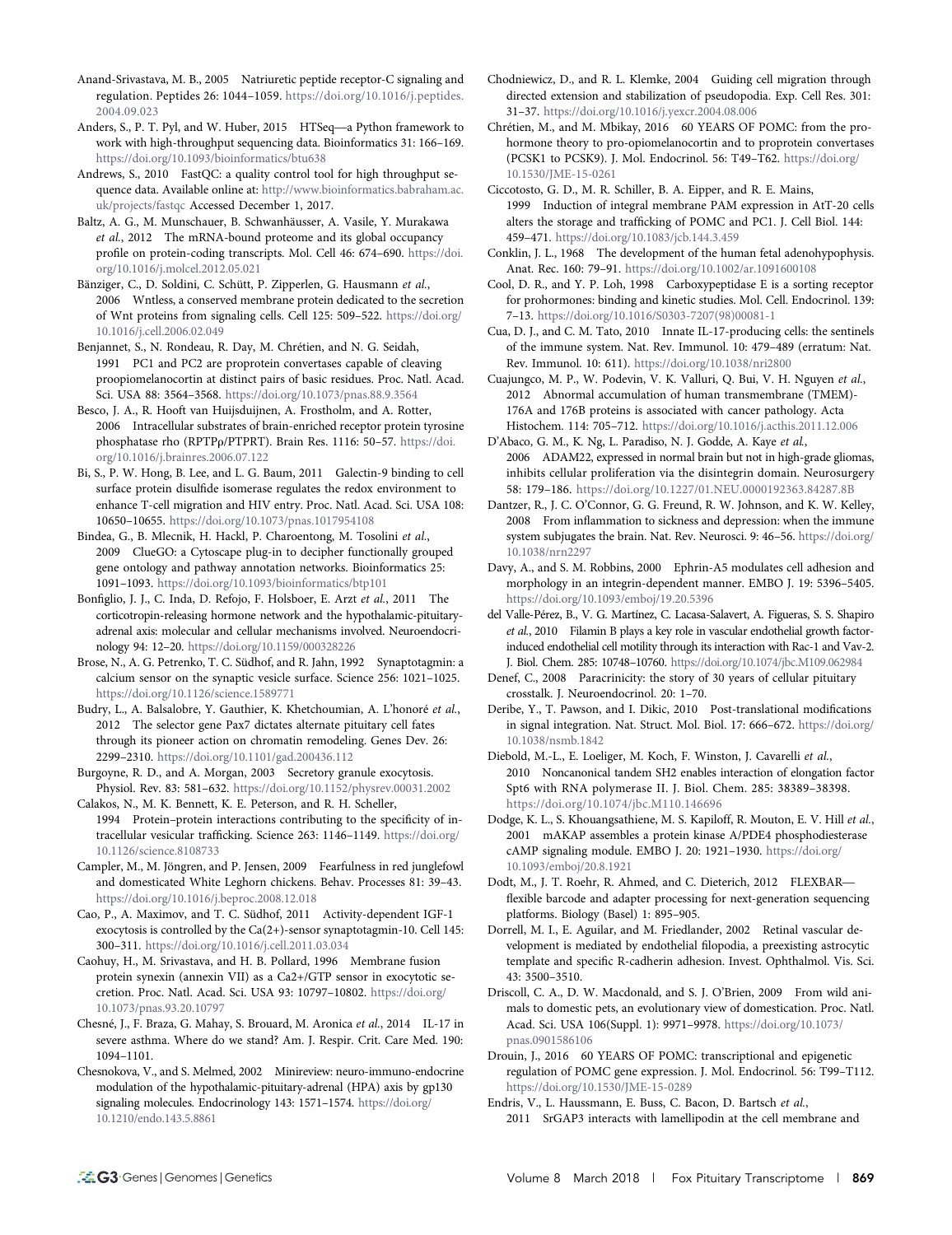regulates Rac-dependent cellular protrusions. J. Cell Sci. 124: 3941–3955. <https://doi.org/10.1242/jcs.077081>

Eppler, E., T. Jevdjovic, C. Maake, and M. Reinecke, 2007 Insulin-like growth factor I (IGF-I) and its receptor (IGF-1R) in the rat anterior pituitary. Eur. J. Neurosci. 25: 191–200. [https://doi.org/10.1111/j.1460-](https://doi.org/10.1111/j.1460-9568.2006.05248.x) [9568.2006.05248.x](https://doi.org/10.1111/j.1460-9568.2006.05248.x)

Florio, T., 2011 Adult pituitary stem cells: from pituitary plasticity to adenoma development. Neuroendocrinology 94: 265–277. [https://doi.org/](https://doi.org/10.1159/000330857) [10.1159/000330857](https://doi.org/10.1159/000330857)

Fuller-Pace, F. V., and S. Ali, 2008 The DEAD box RNA helicases p68 (Ddx5) and p72 (Ddx17): novel transcriptional co-regulators. Biochem. Soc. Trans. 36: 609–612. <https://doi.org/10.1042/BST0360609>

Gaffen, S. L., 2009 Structure and signalling in the IL-17 receptor family. Nat. Rev. Immunol. 9: 556–567 (erratum: Nat. Rev. Immunol. 9: 747). <https://doi.org/10.1038/nri2586>

Gambarotta, G., D. Garzotto, E. Destro, B. Mautino, C. Giampietro et al., 2004 ErbB4 expression in neural progenitor cells (ST14A) is necessary to mediate neuregulin-1β1-induced migration. J. Biol. Chem. 279: 48808-48816. <https://doi.org/10.1074/jbc.M408374200>

Gibson, M. A., D. I. Leavesley, and L. K. Ashman, 1999 Microfibril-associated glycoprotein-2 specifically interacts with a range of bovine and human cell types via αVβ3 integrin. J. Biol. Chem. 274: 13060-13065. <https://doi.org/10.1074/jbc.274.19.13060>

Glinka, T., J. Alter, I. Braunstein, L. Tzach, C. W. Sheng et al., 2014 Signalpeptide-mediated translocation is regulated by a p97–AIRAPL complex. Biochem. J. 457: 253–261. <https://doi.org/10.1042/BJ20130710>

Grammatopoulos, D. K., 2012 Insights into mechanisms of corticotropinreleasing hormone receptor signal transduction. Br. J. Pharmacol. 166: 85–97. <https://doi.org/10.1111/j.1476-5381.2011.01631.x>

Gu, J., Y. Sumida, N. Sanzen, and K. Sekiguchi, 2001 Laminin-10/11 and fibronectin differentially regulate integrin-dependent Rho and Rac activation via p130Cas-CrkII-DOCK180 pathway. J. Biol. Chem. 276: 27090– 27097. <https://doi.org/10.1074/jbc.M102284200>

Guerrier, S., J. Coutinho-Budd, T. Sassa, A. Gresset, N. V. Jordan et al., 2009 The F-BAR domain of srGAP2 induces membrane protrusions required for neuronal migration and morphogenesis. Cell 138: 990– 1004.

Gulevich, R. G., I. N. Oskina, S. G. Shikhevich, E. V. Fedorova, and L. N. Trut, 2004 Effect of selection for behavior on pituitary–adrenal axis and proopiomelanocortin gene expression in silver foxes (Vulpes vulpes). Physiol. Behav. 82: 513–518. <https://doi.org/10.1016/j.physbeh.2004.04.062>

Guerrier, S., J. Coutinho-Budd, T. Sassa, A. Gresset, N. V. Jordan et al., 2009 The F-BAR domain of srGAP2 induces membrane protrusions required for neuronal migration and morphogenesis. Cell 138(5): 990– 1004. <https://doi.org/10.1016/j.cell.2009.06.047>

Han, S., S. Hong, D. Lee, M.-H. Lee, J.-S. Choi et al., 2012 Altered expression of synaptotagmin 13 mRNA in adult mouse brain after contextual fear conditioning. Biochem. Biophys. Res. Commun. 425: 880– 885. <https://doi.org/10.1016/j.bbrc.2012.07.166>

Hare, B., V. Wobber, and R. Wrangham, 2012 The self-domestication hypothesis: evolution of bonobo psychology is due to selection against aggression. Anim. Behav. 83: 573–585. <https://doi.org/10.1016/j.anbehav.2011.12.007>

Hirsch, D. S., D. M. Pirone, and P. D. Burbelo, 2001 A new family of Cdc42 effector proteins, CEPs, function in fibroblast and epithelial cell shape changes. J. Biol. Chem. 276: 875–883. [https://doi.org/10.1074/jbc.](https://doi.org/10.1074/jbc.M007039200) [M007039200](https://doi.org/10.1074/jbc.M007039200)

Hodson, D. J., N. Romanò, M. Schaeffer, P. Fontanaud, C. Lafont et al., 2012a Coordination of calcium signals by pituitary endocrine cells in situ. Cell Calcium 51: 222–230. <https://doi.org/10.1016/j.ceca.2011.11.007>

Hodson, D. J., M. Schaeffer, N. Romanò, P. Fontanaud, C. Lafont et al., 2012b Existence of long-lasting experience-dependent plasticity in endocrine cell networks. Nat. Commun. 3: 605. [https://doi.org/10.1038/](https://doi.org/10.1038/ncomms1612) [ncomms1612](https://doi.org/10.1038/ncomms1612)

Houslay, M. D., and D. R. Adams, 2003 PDE4 cAMP phosphodiesterases: modular enzymes that orchestrate signalling cross-talk, desensitization and compartmentalization. Biochem. J. 370: 1–18. [https://doi.org/](https://doi.org/10.1042/bj20021698) [10.1042/bj20021698](https://doi.org/10.1042/bj20021698)

Hsu, D. K., A. I. Chernyavsky, H.-Y. Chen, L. Yu, S. A. Grando et al., 2009 Endogenous galectin-3 is localized in membrane lipid rafts and regulates migration of dendritic cells. J. Invest. Dermatol. 129: 573–583. <https://doi.org/10.1038/jid.2008.276>

Ince-Dunn, G., H. J. Okano, K. B. Jensen, W.-Y. Park, R. Zhong et al., 2012 Neuronal Elav-like (Hu) proteins regulate RNA splicing and abundance to control glutamate levels and neuronal excitability. Neuron 75: 1067–1080. <https://doi.org/10.1016/j.neuron.2012.07.009>

Inoue, T., M. Hatayama, T. Tohmonda, S. Itohara, J. Aruga et al., 2004 Mouse Zic5 deficiency results in neural tube defects and hypoplasia of cephalic neural crest derivatives. Dev. Biol. 270: 146–162. [https://](https://doi.org/10.1016/j.ydbio.2004.02.017) [doi.org/10.1016/j.ydbio.2004.02.017](https://doi.org/10.1016/j.ydbio.2004.02.017)

Ivanov, D., M. Philippova, V. Tkachuk, P. Erne, and T. Resink, 2004 Cell adhesion molecule T-cadherin regulates vascular cell adhesion, phenotype and motility. Exp. Cell Res. 293: 207–218. [https://doi.org/10.1016/](https://doi.org/10.1016/j.yexcr.2003.09.030) [j.yexcr.2003.09.030](https://doi.org/10.1016/j.yexcr.2003.09.030)

Jackson, V. A., S. Mehmood, M. Chavent, P. Roversi, M. Carrasquero et al., 2016 Super-complexes of adhesion GPCRs and neural guidance receptors. Nat. Commun. 7: 11184. <https://doi.org/10.1038/ncomms11184>

Jarjour, A. A., M. Durko, T. L. Luk, N. Marçal, M. Shekarabi et al., 2011 Autocrine netrin function inhibits glioma cell motility and promotes focal adhesion formation. PLoS One 6: e25408. [https://doi.org/](https://doi.org/10.1371/journal.pone.0025408) [10.1371/journal.pone.0025408](https://doi.org/10.1371/journal.pone.0025408)

Johnson, J. L., H. Wittgenstein, S. E. Mitchell, K. E. Hyma, S. V. Temnykh et al., 2015 Genotyping-by-sequencing (GBS) detects genetic structure and confirms behavioral QTL in tame and aggressive foxes (Vulpes vulpes). PLoS One 10: e0127013.

Jurica, M. S., L. J. Licklider, S. R. Gygi, N. Grigorieff, and M. J. Moore, 2002 Purification and characterization of native spliceosomes suitable for three-dimensional structural analysis. RNA 8: 426–439. [https://doi.](https://doi.org/10.1017/S1355838202021088) [org/10.1017/S1355838202021088](https://doi.org/10.1017/S1355838202021088)

Kaiser, S., M. B. Hennessy, and N. Sachser, 2015 Domestication affects the structure, development and stability of biobehavioural profiles. Front. Zool. 12(Suppl. 1): S19. <https://doi.org/10.1186/1742-9994-12-S1-S19>

Kariagina, A., D. Romanenko, S.-G. Ren, and V. Chesnokova, 2004 Hypothalamic-pituitary cytokine network. Endocrinology 145: 104–112. <https://doi.org/10.1210/en.2003-0669>

Kasamatsu, A., K. Uzawa, D. Nakashima, H. Koike, M. Shiiba et al., 2005 Galectin-9 as a regulator of cellular adhesion in human oral squamous cell carcinoma cell lines. Int. J. Mol. Med. 16: 269–273.

Khan, Z., M. J. Ford, D. A. Cusanovich, A. Mitrano, J. K. Pritchard et al., 2013 Primate transcript and protein expression levels evolve under compensatory selection pressures. Science 342: 1100–1104. [https://doi.](https://doi.org/10.1126/science.1242379) [org/10.1126/science.1242379](https://doi.org/10.1126/science.1242379)

Kim, D., G. Pertea, C. Trapnell, H. Pimentel, R. Kelley et al., 2013 TopHat2: accurate alignment of transcriptomes in the presence of insertions, deletions and gene fusions. Genome Biol. 14: R36. [https://doi.org/10.1186/](https://doi.org/10.1186/gb-2013-14-4-r36) [gb-2013-14-4-r36](https://doi.org/10.1186/gb-2013-14-4-r36)

Kim, H.-G., and L. C. Layman, 2011 The role of CHD7 and the newly identified WDR11 gene in patients with idiopathic hypogonadotropic hypogonadism and Kallmann syndrome. Mol. Cell. Endocrinol. 346: 74–83. <https://doi.org/10.1016/j.mce.2011.07.013>

Koressaar, T., and M. Remm, 2007 Enhancements and modifications of primer design program Primer3. Bioinformatics 23: 1289–1291. [https://](https://doi.org/10.1093/bioinformatics/btm091) [doi.org/10.1093/bioinformatics/btm091](https://doi.org/10.1093/bioinformatics/btm091)

Krause, M., and A. Gautreau, 2014 Steering cell migration: lamellipodium dynamics and the regulation of directional persistence. Nat. Rev. Mol. Cell Biol. 15: 577–590. <https://doi.org/10.1038/nrm3861>

Kritzer, M. D., J. Li, K. Dodge-Kafka, and M. S. Kapiloff, 2012 AKAPs: the architectural underpinnings of local cAMP signaling. J. Mol. Cell. Cardiol. 52: 351–358. <https://doi.org/10.1016/j.yjmcc.2011.05.002>

Kukekova, A. V., S. V. Temnykh, J. L. Johnson, L. N. Trut, and G. M. Acland, 2012 Genetics of behavior in the silver fox. Mamm. Genome 23: 164– 177. <https://doi.org/10.1007/s00335-011-9373-z>

Kukekova, A. V., L. N. Trut, and G. M. Acland, 2014 Genetics of domesticated behavior in dogs and foxes, pp. 361–396 in Genetics and the Behavior of Domestic Animals, Ed. 2, edited by Grandin, T., and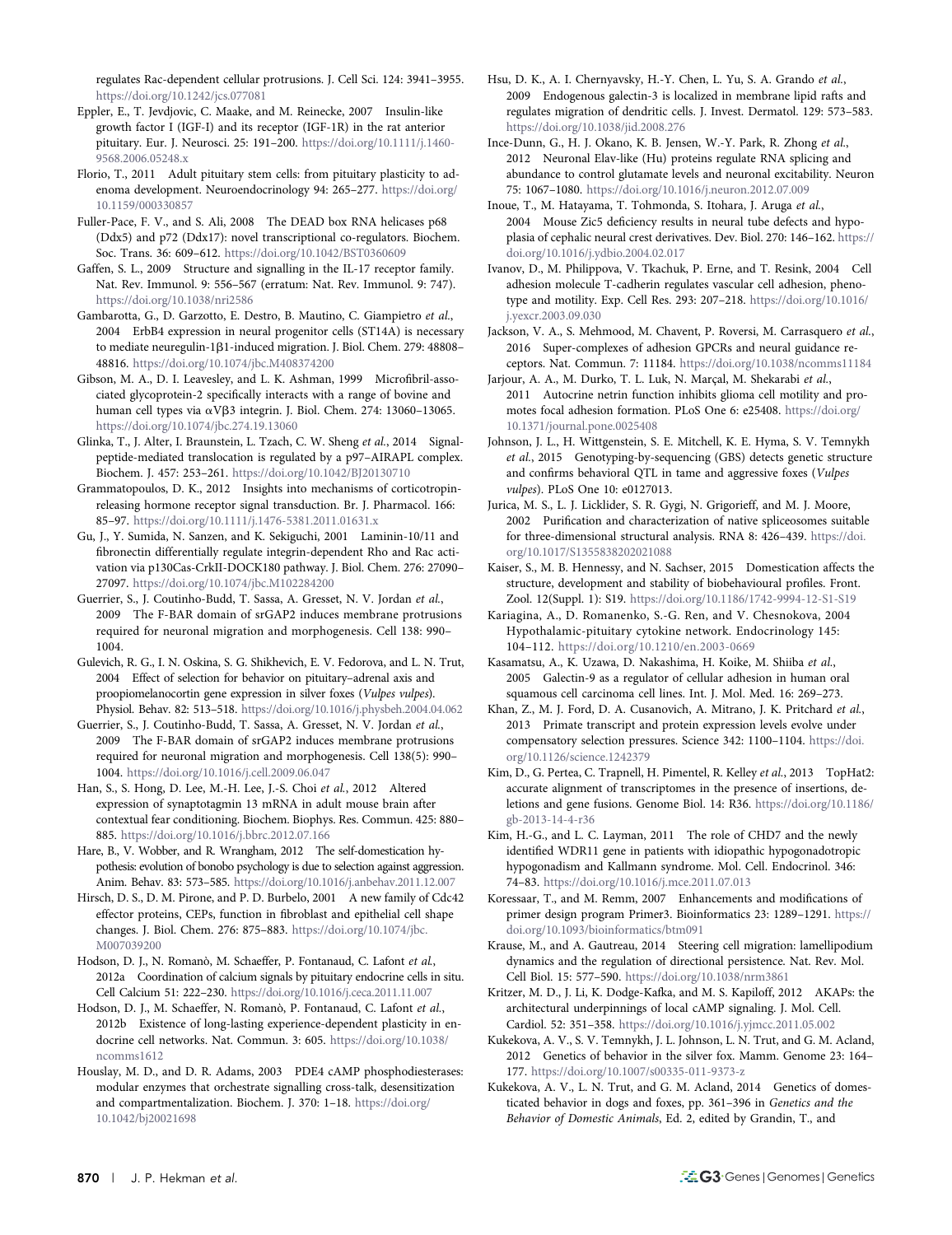M. Deesing. Academic Press, Cambridge, MA. [https://doi.org/10.1016/](https://doi.org/10.1016/B978-0-12-394586-0.00010-X) [B978-0-12-394586-0.00010-X](https://doi.org/10.1016/B978-0-12-394586-0.00010-X)

Langfelder, P., and S. Horvath, 2008 WGCNA: an R package for weighted correlation network analysis. BMC Bioinformatics 9: 559. [https://doi.org/](https://doi.org/10.1186/1471-2105-9-559) [10.1186/1471-2105-9-559](https://doi.org/10.1186/1471-2105-9-559)

Langmead, B., and S. L. Salzberg, 2012 Fast gapped-read alignment with Bowtie 2. Nat. Methods 9: 357–359. <https://doi.org/10.1038/nmeth.1923>

Lau, N.-C., A. Kolkman, F. M. A. van Schaik, K. W. Mulder, W. W. Pim et al., 2009 Human Ccr4–Not complexes contain variable deadenylase subunits. Biochem. J. 422: 443–453. <https://doi.org/10.1042/BJ20090500>

Levin, N., M. Blum, and J. L. Roberts, 1989 Modulation of basal and corticotropin-releasing factor-stimulated proopiomelanocortin gene expression by vasopressin in rat anterior pituitary. Endocrinology 125: 2957–2966. <https://doi.org/10.1210/endo-125-6-2957>

Li, H., B. Handsaker, A. Wysoker, T. Fennell, J. Ruan et al., 2009 The sequence alignment/map format and SAMtools. Bioinformatics 25: 2078– 2079. <https://doi.org/10.1093/bioinformatics/btp352>

Lin, C., L. Yang, J. J. Yang, Y. Huang, and Z.-R. Liu, 2005 ATPase/helicase activities of p68 RNA helicase are required for pre-mRNA splicing but not for assembly of the spliceosome. Mol. Cell. Biol. 25: 7484–7493. <https://doi.org/10.1128/MCB.25.17.7484-7493.2005>

Liu, G., W. M. Grant, D. Persky, V. M. Latham, R. H. Singer et al., 2002 Interactions of elongation factor  $1\alpha$  with F-Actin and  $\beta$ -Actin mRNA: implications for anchoring mRNA in cell protrusions. Mol. Biol. Cell 13: 579–592. <https://doi.org/10.1091/mbc.01-03-0140>

Liu, J. P., P. J. Robinson, J. W. Funder, and D. Engler, 1994 A comparative study of the role of adenylate cyclase in the release of adrenocorticotropin from the ovine and rat anterior pituitary. Mol. Cell. Endocrinol. 101: 173– 181. [https://doi.org/10.1016/0303-7207\(94\)90232-1](https://doi.org/10.1016/0303-7207(94)90232-1)

Love, M. I., W. Huber, and S. Anders, 2014 Moderated estimation of fold change and dispersion for RNA-seq data with DESeq2. Genome Biol. 15: 550. <https://doi.org/10.1186/s13059-014-0550-8>

MacNair, L., S. Xiao, D. Miletic, M. Ghani, J.-P. Julien et al., 2016 MTHFSD and DDX58 are novel RNA-binding proteins abnormally regulated in amyotrophic lateral sclerosis. Brain 139: 86–100. <https://doi.org/10.1093/brain/awv308>

Malik, M., Y.-Y. Chen, M. F. Kienzle, B. E. Tomkowicz, R. G. Collman et al., 2008 Monocyte migration and LFA-1-mediated attachment to brain microvascular endothelia is regulated by SDF-1 $\alpha$  through Lyn kinase. J. Immunol. 181: 4632–4637. <https://doi.org/10.4049/jimmunol.181.7.4632>

Mandell, K. J., B. A. Babbin, A. Nusrat, and C. A. Parkos, 2005 Junctional adhesion molecule 1 regulates epithelial cell morphology through effects on b1 integrins and Rap1 activity. J. Biol. Chem. 280: 11665–11674. <https://doi.org/10.1074/jbc.M412650200>

Matsunaga, K., M. Taoka, T. Isobe, and T. Izumi, 2017 Rab2a and Rab27a cooperatively regulate the transition from granule maturation to exocytosis through the dual effector Noc2. J. Cell Sci. 130: 541–550. [https://doi.](https://doi.org/10.1242/jcs.195479) [org/10.1242/jcs.195479](https://doi.org/10.1242/jcs.195479)

McCahill, A., T. McSorley, E. Huston, E. V. Hill, M. J. Lynch et al., 2005 In resting COS1 cells a dominant negative approach shows that specific, anchored PDE4 cAMP phosphodiesterase isoforms gate the activation, by basal cyclic AMP production, of AKAP-tethered protein kinase A type II located in the centrosomal region. Cell. Signal. 17: 1158–1173. [https://doi.](https://doi.org/10.1016/j.cellsig.2005.04.003) [org/10.1016/j.cellsig.2005.04.003](https://doi.org/10.1016/j.cellsig.2005.04.003)

McLaughlin, F., V. J. Ludbrook, J. Cox, I. von Carlowitz, S. Brown et al., 2001 Combined genomic and antisense analysis reveals that the transcription factor Erg is implicated in endothelial cell differentiation. Blood 98: 3332–3339. <https://doi.org/10.1182/blood.V98.12.3332>

Mehul, B., and R. C. Hughes, 1997 Plasma membrane targetting, vesicular budding and release of galectin 3 from the cytoplasm of mammalian cells during secretion. J. Cell Sci. 110: 1169–1178.

Melmed, S. (Editor), 2010 The Pituitary. Academic Press, Cambridge, MA.

Mercurio, A. M., I. Rabinovitz, and L. M. Shaw, 2001 The  $\alpha$ 6 $\beta$ 4 integrin and epithelial cell migration. Curr. Opin. Cell Biol. 13: 541–545. [https://](https://doi.org/10.1016/S0955-0674(00)00249-0) [doi.org/10.1016/S0955-0674\(00\)00249-0](https://doi.org/10.1016/S0955-0674(00)00249-0)

Mosher, D. F., and J. C. Adams, 2012 Adhesion-modulating/matricellular ECM protein families: a structural, functional and evolutionary appraisal. Matrix Biol. 31: 155–161. <https://doi.org/10.1016/j.matbio.2012.01.003>

Movilla, N., and X. R. Bustelo, 1999 Biological and regulatory properties of Vav-3, a new member of the Vav family of oncoproteins. Mol. Cell. Biol. 19: 7870–7885. <https://doi.org/10.1128/MCB.19.11.7870>

Nakata, K., Y. Koyabu, J. Aruga, and K. Mikoshiba, 2000 A novel member of the Xenopus Zic family, Zic5, mediates neural crest development. Mech. Dev. 99: 83–91. [https://doi.org/10.1016/S0925-4773\(00\)00480-9](https://doi.org/10.1016/S0925-4773(00)00480-9)

Nakata, Y., B. Tomkowicz, A. M. Gewirtz, and A. Ptasznik, 2006 Integrin inhibition through Lyn-dependent cross talk from CXCR4 chemokine receptors in normal human CD34+ marrow cells. Blood 107: 4234–4239. <https://doi.org/10.1182/blood-2005-08-3343>

Naumenko, E. V., N. K. Popova, E. M. Nikulina, N. N. Dygalo, G. T. Shishkina et al., 1989 Behavior, adrenocortical activity, and brain monoamines in Norway rats selected for reduced aggressiveness towards man. Pharmacol. Biochem. Behav. 33: 85–91. [https://doi.org/10.1016/](https://doi.org/10.1016/0091-3057(89)90434-6) [0091-3057\(89\)90434-6](https://doi.org/10.1016/0091-3057(89)90434-6)

Navratil, A. M., J. G. Knoll, J. D. Whitesell, S. A. Tobet, and C. M. Clay, 2007 Neuroendocrine plasticity in the anterior pituitary: gonadotropinreleasing hormone-mediated movement in vitro and in vivo. Endocrinology 148: 1736–1744. <https://doi.org/10.1210/en.2006-1153>

Nelson, R. M., S. V. Temnykh, J. L. Johnson, A. V. Kharlamova, A. V. Vladimirova et al., 2017 Genetics of interactive behavior in silver foxes (Vulpes vulpes). Behav. Genet. 47: 88–101. [https://doi.org/10.1007/](https://doi.org/10.1007/s10519-016-9815-1) [s10519-016-9815-1](https://doi.org/10.1007/s10519-016-9815-1)

Nobumoto, A., K. Nagahara, S. Oomizu, S. Katoh, N. Nishi et al., 2008 Galectin-9 suppresses tumor metastasis by blocking adhesion to endothelium and extracellular matrices. Glycobiology 18: 735–744. <https://doi.org/10.1093/glycob/cwn062>

Ogi, T., and A. R. Lehmann, 2006 The Y-family DNA polymerase [kappa] (pol [kappa]) functions in mammalian nucleotide-excision repair. Nat. Cell Biol. 8: 640–642. <https://doi.org/10.1038/ncb1417>

Oskina, I. N., and I. Z. Plyusnina, 2000 The pituitary-adrenal axis at selection for domesticated behavior, pp. 327–333 in Current Concepts of Evolutionary Genetics, edited by Schumny, V. K., and A. L. Markel. Institute of Cytology and Genetics, Novosibirsk, Russia.

Parnet, P., K. W. Kelley, R. M. Bluthé, and R. Dantzer, 2002 Expression and regulation of interleukin-1 receptors in the brain. Role in cytokinesinduced sickness behavior. J. Neuroimmunol. 125: 5–14. [https://doi.org/](https://doi.org/10.1016/S0165-5728(02)00022-X) [10.1016/S0165-5728\(02\)00022-X](https://doi.org/10.1016/S0165-5728(02)00022-X)

Penela, P., L. Nogués, and F. Mayor, Jr., 2014 Role of G protein-coupled receptor kinases in cell migration. Curr. Opin. Cell Biol. 27: 10–17. <https://doi.org/10.1016/j.ceb.2013.10.005>

Piesse, C., M. Tymms, E. Garrafa, C. Gouzy, M. Lacasa et al., 2002 Human aminopeptidase B (rnpep) on chromosome 1q32.2: complementary DNA, genomic structure and expression. Gene 292: 129–140. [https://doi.org/](https://doi.org/10.1016/S0378-1119(02)00650-9) [10.1016/S0378-1119\(02\)00650-9](https://doi.org/10.1016/S0378-1119(02)00650-9)

Pocha, S. M., and D. J. Montell, 2014 Cellular and molecular mechanisms of single and collective cell migrations in Drosophila: themes and variations. Annu. Rev. Genet. 48: 295–318. [https://doi.org/10.1146/](https://doi.org/10.1146/annurev-genet-120213-092218) [annurev-genet-120213-092218](https://doi.org/10.1146/annurev-genet-120213-092218)

Prasolova, L. A., Y. E. Gerbek, R. G. Gulevich, S. G. Shikhevich, M. Yu. Konoshenko et al., 2014 The effects of prolonged selection for behavior on the stress response and activity of the reproductive system of male grey mice (Rattus norvegicus). Russ. J. Genet. 50: 846–852. [https://doi.org/](https://doi.org/10.1134/S1022795414080031) [10.1134/S1022795414080031](https://doi.org/10.1134/S1022795414080031)

Price, E. O., 2008 Principles and Applications of Domestic Animal Behavior: An Introductory Text. CABI, Wallingford, United Kingdom. [https://doi.](https://doi.org/10.1079/9781845933982.0000) [org/10.1079/9781845933982.0000](https://doi.org/10.1079/9781845933982.0000)

Pulichino, A.-M., S. Vallette-Kasic, J. P.-Y. Tsai, C. Couture, Y. Gauthier et al., 2003 Tpit determines alternate fates during pituitary cell differentiation. Genes Dev. 17: 738–747. <https://doi.org/10.1101/gad.1065703>

Qi, A.-D., C. Kennedy, T. K. Harden, and R. A. Nicholas, 2001 Differential coupling of the human P2Y11 receptor to phospholipase C and adenylyl cyclase. Br. J. Pharmacol. 132: 318–326. [https://doi.org/10.1038/sj.bjp.](https://doi.org/10.1038/sj.bjp.0703788) [0703788](https://doi.org/10.1038/sj.bjp.0703788)

Reisine, T., G. Rougon, J. Barbet, and H. U. Affolter, 1985 Corticotropinreleasing factor-induced adrenocorticotropin hormone release and synthesis is blocked by incorporation of the inhibitor of cyclic AMP-dependent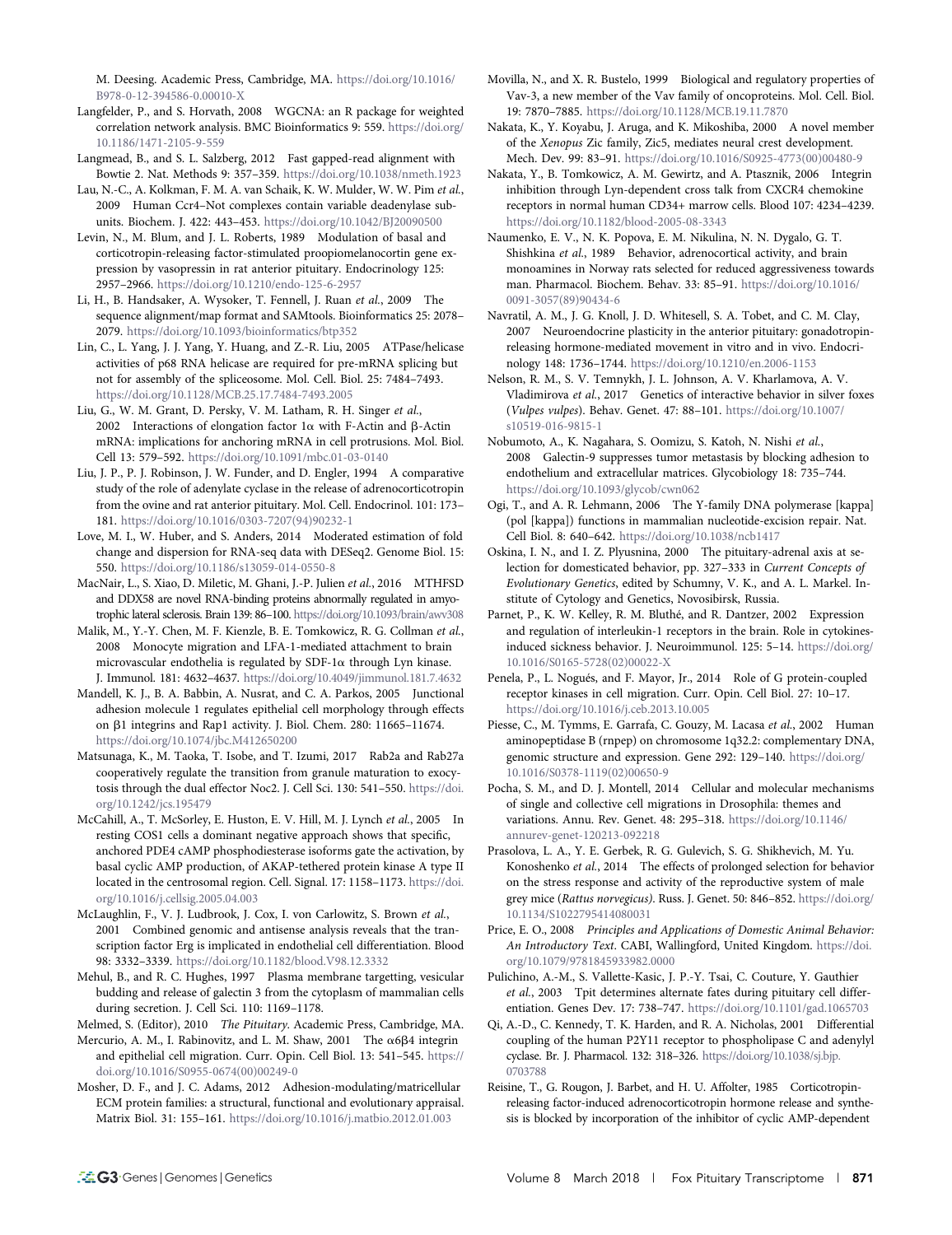protein kinase into anterior pituitary tumor cells by liposomes. Proc. Natl. Acad. Sci. USA 82: 8261–8265. <https://doi.org/10.1073/pnas.82.23.8261>

- Ribon, V., R. Herrera, B. K. Kay, and A. R. Saltiel, 1998 A role for CAP, a novel, multifunctional Src homology 3 domain-containing protein in formation of actin stress fibers and focal adhesions. J. Biol. Chem. 273: 4073–4080. <https://doi.org/10.1074/jbc.273.7.4073>
- Ridley, A. J., 1994 Membrane ruffling and signal transduction. BioEssays 16: 321–327. <https://doi.org/10.1002/bies.950160506>
- Rizzoti, K., 2010 Adult pituitary progenitors/stem cells: from in vitro characterization to in vivo function. Eur. J. Neurosci. 32: 2053–2062. <https://doi.org/10.1111/j.1460-9568.2010.07524.x>
- Russo, A., G. Siciliano, M. Catillo, C. Giangrande, A. Amoresano et al., 2010 hnRNP H1 and intronic G runs in the splicing control of the human rpL3 gene. Biochim. Biophys. Acta 1799: 419–428. [https://doi.org/](https://doi.org/10.1016/j.bbagrm.2010.01.008) [10.1016/j.bbagrm.2010.01.008](https://doi.org/10.1016/j.bbagrm.2010.01.008)
- Sachdev, P., L. Zeng, and L. H. Wang, 2002 Distinct role of phosphatidylinositol 3-kinase and Rho family GTPases in Vav3-induced cell transformation, cell motility, and morphological changes. J. Biol. Chem. 277: 17638–17648. <https://doi.org/10.1074/jbc.M111575200>
- Sano, H., D. K. Hsu, L. Yu, J. R. Apgar, I. Kuwabara et al., 2000 Human galectin-3 is a novel chemoattractant for monocytes and macrophages. J. Immunol. 165: 2156–2164. <https://doi.org/10.4049/jimmunol.165.4.2156>
- Sansone, P., and J. Bromberg, 2012 Targeting the interleukin-6/Jak/stat pathway in human malignancies. J. Clin. Oncol. 30: 1005–1014. [https://](https://doi.org/10.1200/JCO.2010.31.8907) [doi.org/10.1200/JCO.2010.31.8907](https://doi.org/10.1200/JCO.2010.31.8907)
- Sax, J. K., and W. S. El-Deiry, 2003 Identification and characterization of the cytoplasmic protein TRAF4 as a p53-regulated proapoptotic gene. J. Biol. Chem. 278: 36435–36444. <https://doi.org/10.1074/jbc.M303191200>
- Segovia, M., C. Louvet, P. Charnet, A. Savina, G. Tilly et al., 2014 Autologous dendritic cells prolong allograft survival through Tmem176b-dependent antigen cross-presentation. Am. J. Transplant. 14: 1021–1031. <https://doi.org/10.1111/ajt.12708>
- Seino, S., and T. Shibasaki, 2005 PKA-dependent and PKA-independent pathways for cAMP-regulated exocytosis. Physiol. Rev. 85: 1303–1342. <https://doi.org/10.1152/physrev.00001.2005>
- Shannon, P., A. Markiel, O. Ozier, N. S. Baliga, J. T. Wang et al., 2003 Cytoscape: a software environment for integrated models of biomolecular interaction networks. Genome Res. 13: 2498–2504. [https://doi.](https://doi.org/10.1101/gr.1239303) [org/10.1101/gr.1239303](https://doi.org/10.1101/gr.1239303)
- Shen, S., J. W. Park, Z.-X. Lu, L. Lin, M. D. Henry et al., 2014 rMATS: robust and flexible detection of differential alternative splicing from replicate RNA-Seq data. Proc. Natl. Acad. Sci. USA 111: E5593–E5601. <https://doi.org/10.1073/pnas.1419161111>
- Shikhevich, S. G., I. N. Oskina, and I. Z. Pliusnina, 2002 Effect of stress and immune stimulus on the pituitary-adrenal axis in gray rats selected for behavior. Ross. Fiziol. Zh. Im. I M Sechenova 88: 781–789.
- Sindrilaru, A., T. Peters, J. Schymeinsky, T. Oreshkova, H. Wang et al., 2009 Wound healing defect of  $\text{Vav3} - \text{/}$  mice due to impaired b2-integrin–dependent macrophage phagocytosis of apoptotic neutrophils. Blood 113: 5266–5276. [https://doi.org/10.1182/blood-2008-07-](https://doi.org/10.1182/blood-2008-07-166702) [166702](https://doi.org/10.1182/blood-2008-07-166702)
- Skalsky, Y. M., P. M. Ajuh, C. Parker, A. I. Lamond, G. Goodwin et al., 2001 PRCC, the commonest TFE3 fusion partner in papillary renal carcinoma is associated with pre-mRNA splicing factors. Oncogene 20: 178–187. <https://doi.org/10.1038/sj.onc.1204056>
- Smith, D. M., H. A. Coppock, D. J. Withers, A. A. Owji, D. L. Hay et al., 2002 Adrenomedullin: receptor and signal transduction. Biochem. Soc. Trans. 30: 432–437. <https://doi.org/10.1042/bst0300432>
- Soulavie, F., D. Piepenbrock, J. Thomas, J. Vieillard, J.-L. Duteyrat et al., 2014 hemingway is required for sperm flagella assembly and ciliary motility in Drosophila. Mol. Biol. Cell 25: 1276–1286. [https://doi.org/](https://doi.org/10.1091/mbc.E13-10-0616) [10.1091/mbc.E13-10-0616](https://doi.org/10.1091/mbc.E13-10-0616)
- Steed, E., M. S. Balda, and K. Matter, 2010 Dynamics and functions of tight junctions. Trends Cell Biol. 20: 142–149. [https://doi.org/10.1016/j.tcb.](https://doi.org/10.1016/j.tcb.2009.12.002) [2009.12.002](https://doi.org/10.1016/j.tcb.2009.12.002)
- Stillman, B. N., D. K. Hsu, M. Pang, C. F. Brewer, P. Johnson et al., 2006 Galectin-3 and galectin-1 bind distinct cell surface glycoprotein

receptors to induce T cell death. J. Immunol. 176: 778–789. [https://doi.](https://doi.org/10.4049/jimmunol.176.2.778) [org/10.4049/jimmunol.176.2.778](https://doi.org/10.4049/jimmunol.176.2.778)

- Subramaniam, S. V., R. S. Cooper, and S. E. Adunyah, 1999 Evidence for the involvement of JAK/STAT pathway in the signaling mechanism of interleukin-17. Biochem. Biophys. Res. Commun. 262: 14–19. [https://doi.](https://doi.org/10.1006/bbrc.1999.1156) [org/10.1006/bbrc.1999.1156](https://doi.org/10.1006/bbrc.1999.1156)
- Südhof, T. C., 2002 Synaptotagmins: why so many? J. Biol. Chem. 277: 7629–7632.
- Sugawara, K., T. Shibasaki, H. Takahashi, and S. Seino, 2016 Structure and functional roles of Epac2 (Rapgef4). Gene 575: 577–583. [https://doi.org/](https://doi.org/10.1016/j.gene.2015.09.029) [10.1016/j.gene.2015.09.029](https://doi.org/10.1016/j.gene.2015.09.029)

Sutton, K. A., M. K. Jungnickel, Y. Wang, K. Cullen, S. Lambert et al., 2004 Enkurin is a novel calmodulin and TRPC channel binding protein in sperm. Dev. Biol. 274: 426–435. [https://doi.org/10.1016/j.](https://doi.org/10.1016/j.ydbio.2004.07.031) [ydbio.2004.07.031](https://doi.org/10.1016/j.ydbio.2004.07.031)

- Taskén, K. A., P. Collas, W. A. Kemmner, O. Witczak, M. Conti et al., 2001 Phosphodiesterase 4D and protein kinase A type II constitute a signaling unit in the centrosomal area. J. Biol. Chem. 276: 21999–22002. <https://doi.org/10.1074/jbc.C000911200>
- Teufel, M., V. Saudek, J.-P. Ledig, A. Bernhardt, S. Boularand et al., 2003 Sequence identification and characterization of human carnosinase and a closely related non-specific dipeptidase. J. Biol. Chem. 278: 6521–6531. <https://doi.org/10.1074/jbc.M209764200>
- Trapnell, C., D. G. Hendrickson, M. Sauvageau, L. Goff, J. L. Rinn et al., 2013 Differential analysis of gene regulation at transcript resolution with RNA-seq. Nat. Biotechnol. 31: 46–53. [https://doi.org/10.1038/](https://doi.org/10.1038/nbt.2450) [nbt.2450](https://doi.org/10.1038/nbt.2450)
- Trotta, C. R., F. Miao, E. A. Arn, S. W. Stevens, C. K. Ho et al., 1997 The yeast tRNA splicing endonuclease: a tetrameric enzyme with two active site subunits homologous to the archaeal tRNA endonucleases. Cell 89: 849–858. [https://doi.org/10.1016/S0092-](https://doi.org/10.1016/S0092-8674(00)80270-6) [8674\(00\)80270-6](https://doi.org/10.1016/S0092-8674(00)80270-6)
- Trut, L., I. Oskina, and A. Kharlamova, 2009 Animal evolution during domestication: the domesticated fox as a model. BioEssays 31: 349–360. <https://doi.org/10.1002/bies.200800070>
- Trut, L. N., I. Z. Plyusnina, and I. N. Oskina, 2004 An experiment on fox domestication and debatable issues of evolution of the dog. Russ. J. Genet. 40: 644–655. <https://doi.org/10.1023/B:RUGE.0000033312.92773.c1>
- Untergasser, A., I. Cutcutache, T. Koressaar, J. Ye, B. C. Faircloth et al., 2012 Primer3—new capabilities and interfaces. Nucleic Acids Res. 40: e115. <https://doi.org/10.1093/nar/gks596>
- Wada, J., K. Ota, A. Kumar, E. I. Wallner, and Y. S. Kanwar, 1997 Developmental regulation, expression, and apoptotic potential of galectin-9, a beta-galactoside binding lectin. J. Clin. Invest. 99: 2452– 2461. <https://doi.org/10.1172/JCI119429>
- Walczak, M., and S. Martens, 2013 Dissecting the role of the Atg12–Atg5- Atg16 complex during autophagosome formation. Autophagy 9: 424–425. <https://doi.org/10.4161/auto.22931>
- Wang, D., J. Huang, and Z. Hu, 2012 RNA helicase DDX5 regulates microRNA expression and contributes to cytoskeletal reorganization in basal breast cancer cells. Mol. Cell. Proteomics 11: M111.011932. [https://doi.org/10.1074/](https://doi.org/10.1074/mcp.M111.011932) [mcp.M111.011932](https://doi.org/10.1074/mcp.M111.011932)
- Wayne, R. K., 1993 Molecular evolution of the dog family. Trends Genet. 9: 218–224. [https://doi.org/10.1016/0168-9525\(93\)90122-X](https://doi.org/10.1016/0168-9525(93)90122-X)
- Weinstein, L. S., J. Liu, A. Sakamoto, T. Xie, and M. Chen, 2004 Minireview: GNAS: normal and abnormal functions. Endocrinology 145: 5459–5464. <https://doi.org/10.1210/en.2004-0865>
- Wilkins, A. S., R. W. Wrangham, and W. T. Fitch, 2014 The "domestication syndrome" in mammals: a unified explanation based on neural crest cell behavior and genetics. Genetics 197: 795–808. [https://doi.org/10.1534/](https://doi.org/10.1534/genetics.114.165423) [genetics.114.165423](https://doi.org/10.1534/genetics.114.165423)
- Williams, S. K., H. J. Spence, R. R. Rodgers, B. W. Ozanne, U. Fitzgerald et al., 2005 Role of Mayven, a kelch-related protein in oligodendrocyte process formation. J. Neurosci. Res. 81: 622–631. [https://doi.org/10.1002/](https://doi.org/10.1002/jnr.20588) [jnr.20588](https://doi.org/10.1002/jnr.20588)
- Wu, M., C. Huang, X. Li, X. Li, K. Gan et al., 2008 LRRC4 inhibits glioblastoma cell proliferation, migration, and angiogenesis by downregulating